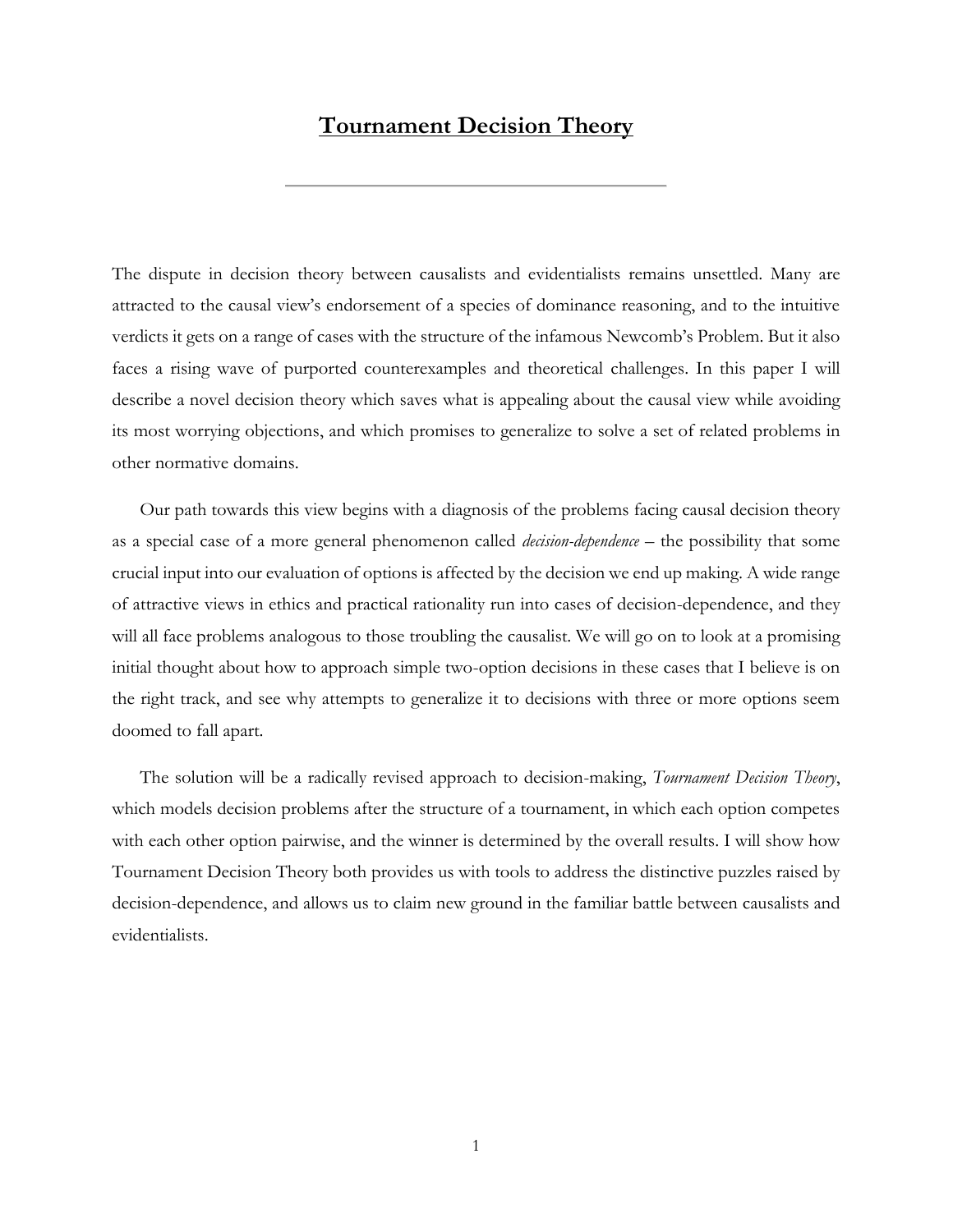## **I. The Virtues and Vices of Causal Decision Theory**

Causal decision theory (henceforth, CDT) is a view about what we ought to do in the subjective sense – that is, in light of our uncertainty about the world. In its most basic form, the idea is the following: consider the possible *causal situations* you might be in, where a causal situation is a state of the world outside your control that determines the effects of your actions. Then for each causal situation, figure out a) how *probable* that situation is by your current lights, and b) the *utility* of the outcome each action would bring about in that situation. What you ought to do is choose the action which has the highest *causal expected utility*, which is an average of the utility of the outcome it brings about in each causal situation weighted by the probability of that causal situation. More formally, CDT says:

*CDT*: An action is permissible iff it maximizes causal expected utility (CEU), given by:

 $CEU(X) = \sum_{i=1}^{n} Pr_0(C_i)U(C_i \& X)$ 

Where  $C_i...C_n$  is a partition of causal situations,  $Pr_0(C_i)$  is the agent's initial credence in  $C_i$  and U( $C_i$  & X) is the utility of the outcome resulting from X being performed in  $C_i$ .

The standard foil for CDT is Evidential Decision Theory (henceforth, EDT). The idea behind EDT is that you ought to consider, for each action, how probable it is that each possible outcome will obtain, *conditional* on your performing that action. This amounts to hypothetically adding to your current evidence the proposition that you perform that action, and updating the rest of your beliefs accordingly. The average value of the possible outcomes of the action weighed by this conditional probability gives you the action's *evidential expected utility*, and EDT instructs you to choose the option that ranks highest. More formally, EDT says:

*EDT:* An action is permissible if it maximizes evidential expected utility (EEU), given by:

 $EEU(X) = \sum_{i=1}^{n} Pr(C_i | X)U(C_i \& X)$ 

<sup>1</sup> Not all authors agree about the precise formulation of causal decision theory. Perhaps most notably, Joyce (2012) describes his more elaborate view, which does not give the *initial* credence the same role, as a form of CDT. We will discuss Joyce's view later, but if the reader is worried, we can understand this view as "simple" or "standard" CDT, to distinguish it from other views which sometimes share the label.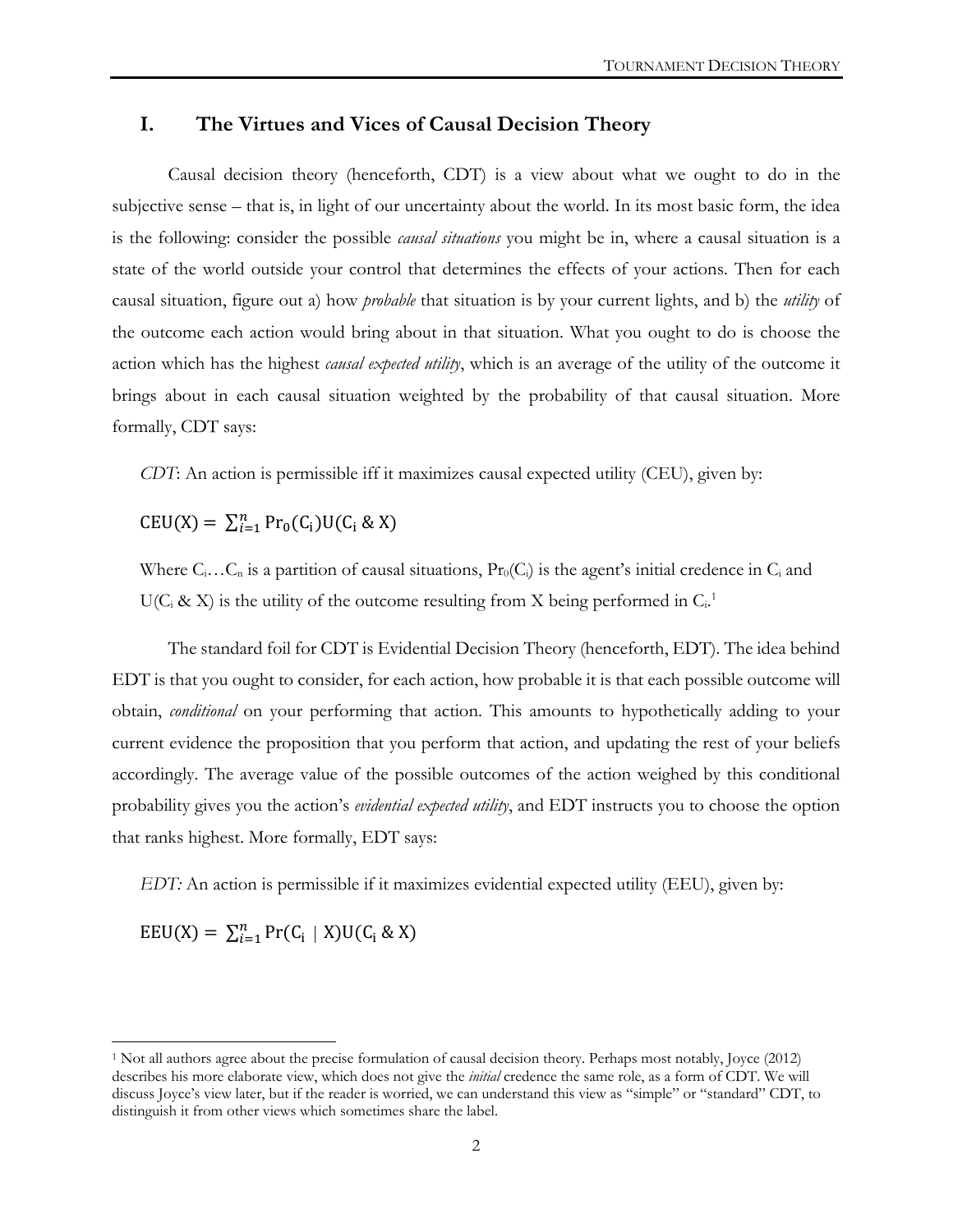Where  $C_i$ … $C_n$  is a partition of causal situations,  $Pr(C_i | X)$  is the agent's credence in  $C_i$ conditional on X, and  $U(C_i \& X)$  is the utility of the outcome resulting from X being performed in Ci.

The technical difference between the two is that CDT uses your initial *unconditional* credences, while EDT uses your *conditional* credences. The deeper philosophical difference, roughly, is that CDT tells you to choose actions insofar as they are likely (by your current lights) to have better *effects*, and EDT tells you to choose actions insofar as they are *evidence* for better outcomes. Of course, in most ordinary decisions, your action is evidence for better outcomes precisely *because* it is likely to have better effects. But there are well-known cases where these come apart and the two theories give opposing recommendations.

#### **Newcomb's Problem**

The most famous of these is Newcomb's problem. An extremely reliable predictor offers you a choice between taking an opaque box, in which they have earlier placed either one million dollars or nothing at all, or taking both the opaque box and a transparent box containing one thousand dollars. The twist is that the predictor has placed a million dollars in the opaque box if and only if they predicted that would take just the one box.

A payoff matrix (with payoffs in thousands of dollars, corresponding to utility) would look like this:

|         | <b>Box Full</b> | <b>Box Empty</b> |
|---------|-----------------|------------------|
| One Box | 1000            |                  |
| Two Box | 1001            |                  |

CDT tells you to take two boxes, because this option *causally dominates* – it has a better outcome in each possible causal situation, and so its CEU is guaranteed to be higher, no matter how likely the causal situations are. EDT tells you to take one box, because taking one box is *evidence* that you will end up with more money.

Lay intuitions about Newcomb's problem are notoriously split. But two-boxing has come to be the favored response of most decision theorists. Many philosophers have been convinced that the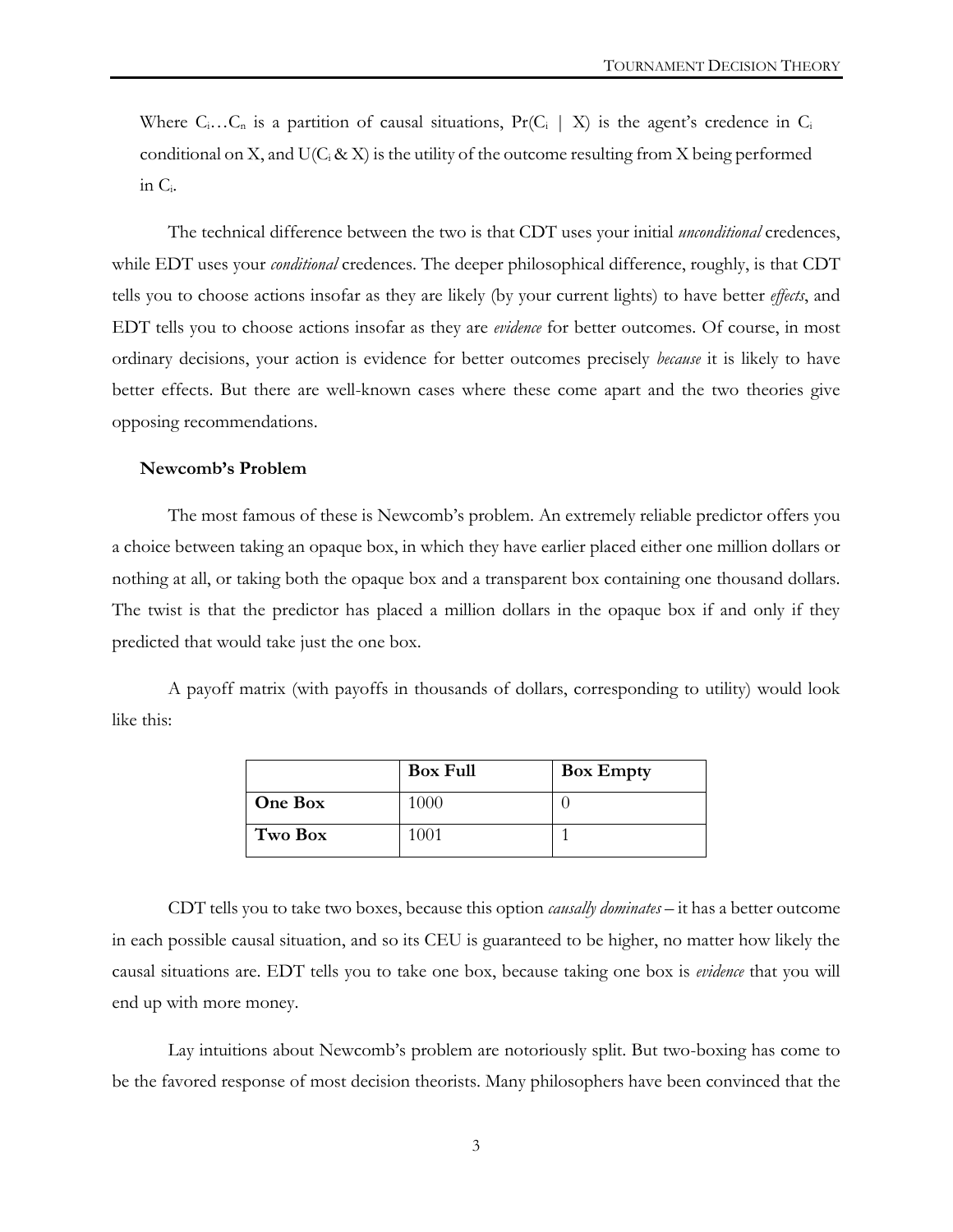reasoning favoring EDT is committed to an irrational policy of "managing the news" (Lewis, 1981) – acting in a way that gives you good news about the world beyond your control. This is bolstered by consideration of structurally similar cases (such as 'medical Newcomb problems' (Price, 1991)) where intuitions are unequivocally in favor of CDT. For our purposes, the thing to note is just that CDT's recommendations in Newcomblike cases are a major attraction of the view for its adherents. So if we want to keep what is appealing about CDT, we will want to preserve this advice.

#### **Death in Damascus, Action-Credences, and Instability**

In Newcomb's problem, because one option was causally dominant, it did not matter what the agent's initial unconditional credences in the various causal situations were. However, in other cases where conditional and unconditional credences differ and there is *no* dominant option, the initial credences do matter, and this generates serious problems for CDT. Gibbard & Harper's (1976) *Death in Damascus* is a simple example.

Imagine you learn that Death's appointment book has a meeting scheduled with you tomorrow, which you would much prefer to avoid. You know that Death, who is an extremely reliable prognosticator, made a prediction in advance about where you would be, and will show up where he predicted. You can either stay in Aleppo or go to Damascus. What should you do?

|                       | Death in Damascus   Death in Aleppo |      |
|-----------------------|-------------------------------------|------|
| <b>Stay in Aleppo</b> | 1000                                |      |
| <b>Go to Damascus</b> |                                     | 1000 |

EDT tells you that your choice is a wash. Conditional on your going to Damascus, you're practically certain to run into Death in Damascus, and conditional on your staying in Aleppo, you're practically certain to run into Death in Aleppo. These outcomes are equally bad, so no option is better than the other. This result, while dispiriting, seems intuitively right.

What does CDT recommend? Well, it depends on the initial unconditional probability you assign to Death being in Aleppo and Damascus respectively. If, at the outset, you think it's more likely that Death is in Damascus, CDT recommends you stay in Aleppo, and vice versa. This doesn't match the intuition that the options are tied. But it also raises additional theoretical difficulties. Because Death is a reliable predictor, the probability that Death is in Damascus is epistemically tied up with the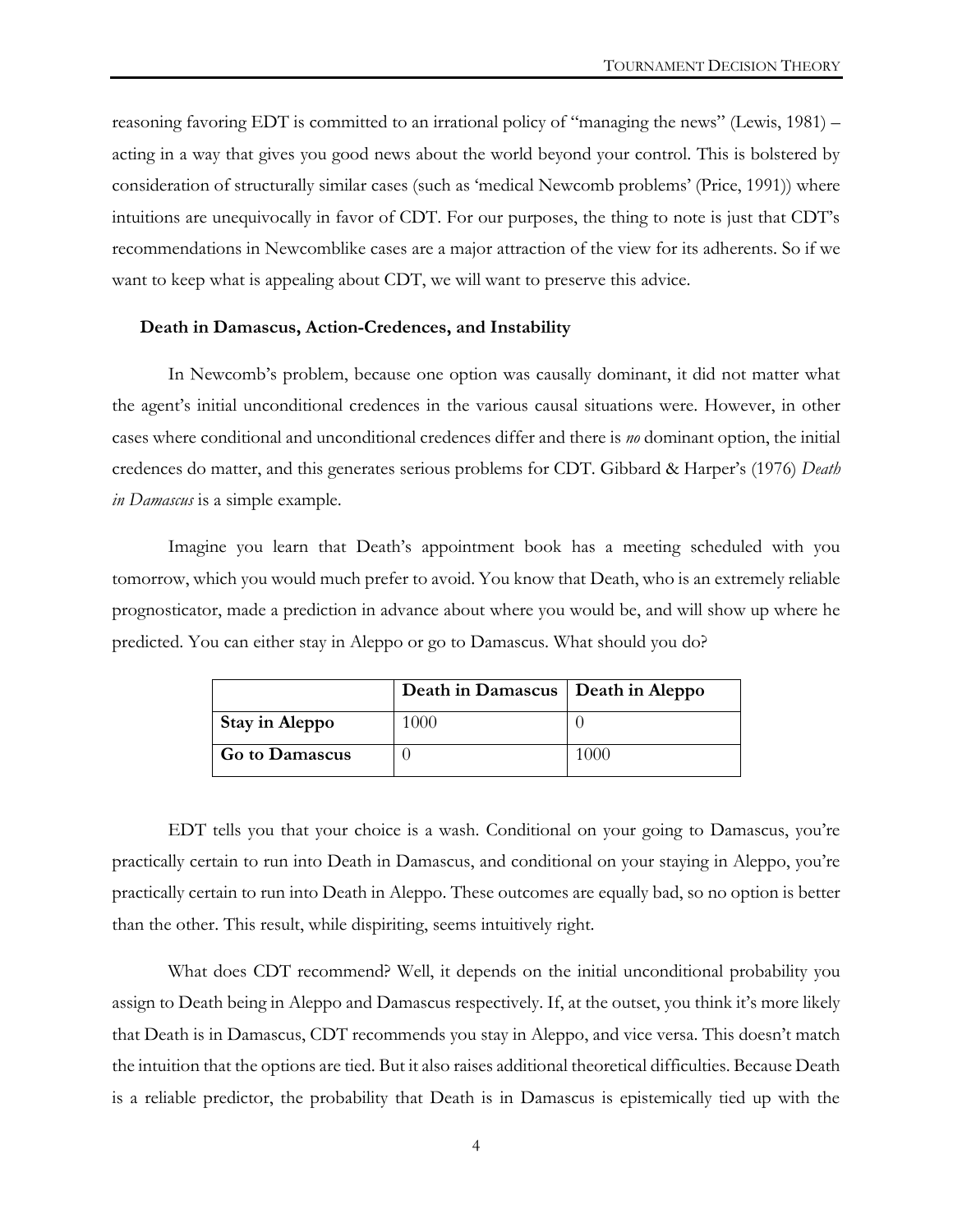probability that you decide to go to Damascus. So your unconditional credence about Death's location, which you need in order to make a decision, is based on, or at least implicitly commits you to, certain credences about your own actions.

According to a strong version of a thesis sometimes called "Deliberation Crowds Out Prediction" (Rabinowicz, 2002), an agent cannot, while engaged in genuine deliberation about what to do, have credences about their performance of the actions presently available to them (their *actioncredences*). <sup>2</sup> Different reasons might be given for this – that it destroys the distinction between actions and states that underlies decision theory (Spohn, 1977), that it is inconsistent with the agent seeing themselves as genuinely free (Levi, 1993) or having agency (Louise, 2009), that it is incompatible with the relationship between subjective probabilities and betting rates (Spohn, 1977, Levi, 1993), or that an agent cannot have sufficient evidence during deliberation to form an action-credence (Price, 2007). If any of these are compelling, this threatens the ability of CDT to recommend anything in these cases.<sup>3</sup>

Even some of those who reject the claim that agents shouldn't *have* action-credences during deliberation maintain that these credences should not matter for what an agent ought to do. Joyce (2002) argues that because in a decision-making context, our action-credences are ultimately fully up to us and self-fulfilling, neither our initial action-credences nor the evidence supporting them should be decisive in making it the case that we ought to do one thing rather than another.<sup>4</sup> For example, an agent who is aware that they are lazy and likely to decide not to leave Aleppo should not take this as grounds for going to Damascus. After all, the agent can create their own conclusive evidence to the contrary precisely by making their choice.

CDT's problems do not end there. *Death in Damascus* is an example of a decision that is in an important sense self-defeating. The information that one will do any particular action in this case is enough to guarantee that that action is wrong by CDT's lights. From the perspective of someone who

<sup>&</sup>lt;sup>2</sup> On some accounts of what conditional credences are, you cannot have credences conditional on your actions without having unconditional credences in your actions, which would render this thesis problematic for EDT as well. But the unconditional credences don't play any role in choice for EDT, and so it is open to the evidentialist to weaken this connection, for instance by allowing gaps in one's unconditional credences as long as there is some extension of them which would be coherent with their conditional credences. This way out is suggested by Spohn (1978, pg. 77). See also Hajek (2003).

<sup>3</sup> See Hajek (2016) for a case against this thesis.

<sup>4</sup> We should be a bit careful here – doubts about whether one would *follow through* with a decision might be relevant. But here the belief that's doing work is about *the decision itself* – we can postulate that the agent has no doubts about whether she would follow through.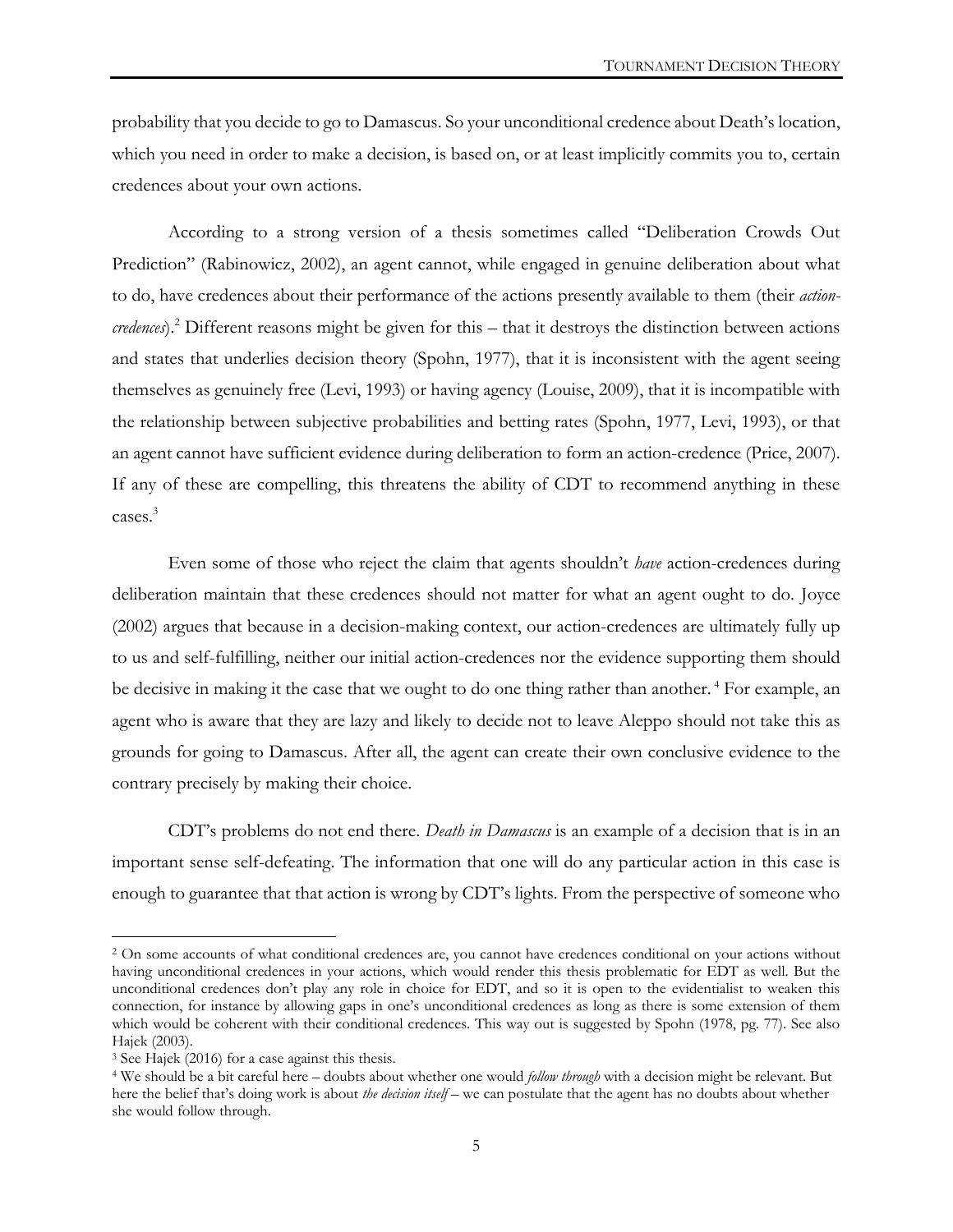decides to go to Damascus, Aleppo is better, and from the perspective of someone who decides to stay in Aleppo, Damascus is better. When an action looks bad by a decision procedure's lights on the supposition that it is chosen, it is *unratifiable*. CDT allows for situations where no action is ratifiable, which raises a second set of worries.

As the agent comes closer and closer to deciding to stay in Aleppo, it seems like their credence that they will end up in Aleppo should rise. So just before deciding to stay in Aleppo, they have reason to think that their action is a causal disaster relative to going to Damascus; this should make them change their mind. But of course as they go in the opposite direction the same problem arises. For sufficiently reflective agents, then, CDT's recommended decision seems *unstable*.

Going through with an action which looks wrong at the point of decision, strikes many as irrational. This suggests that a theory of decision should have a *ratifiability constraint*: One ought not perform an action that looks wrong by the theory's lights conditional on it being chosen. CDT violates this constraint.

CDT, then, has a counterintuitive verdict in *Death in Damascus*, and requires the agent to use credences about their own decision in an illegitimate way in deliberation. We can contrast this to EDT, which gets the case right, and according to which the agent's unconditional action-credences play no decisive role.

#### **Variations on CDT**

In response to the problems above, it is natural to look for modest revisions we might make to the simple version of CDT and see if the objections can be avoided. I will describe a few such proposals, before showing that all of them share vulnerability to other counterexamples. The first is the simplest – we could just add ratifiability as a constraint to CDT, leading to:

*Ratifiable CDT*: An action is permissible if it maximizes causal expected utility and is ratifiable.

Because of cases like *Death in Damascus*, *Ratifiable CDT* entails there are rational dilemmas – when no action is ratifiable, no action will be permissible. Perhaps this is not much more counterintuitive a verdict in that case than the suggestion that both are permissible. But if we want our decision theory to always provide the agent with actionable advice, we might try and avoid dilemmas in the following way: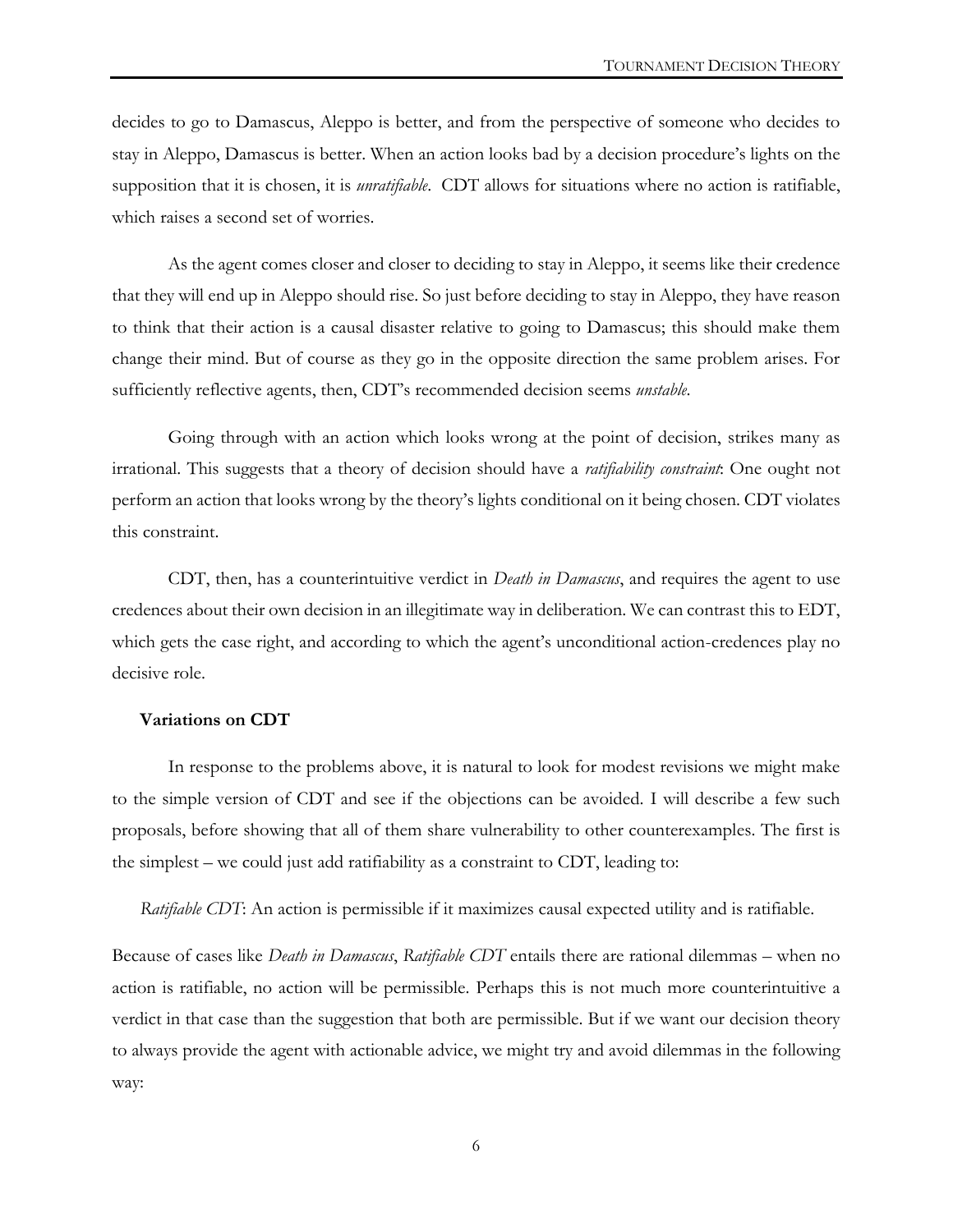*Permissive Ratifiable CDT*: An action is permissible if a) it maximizes causal expected utility and is ratifiable, OR b) no option is ratifiable.

A more sophisticated strategy has been proposed by Arntzenius (2008) and Joyce (2012). According to their view, one should not, as CDT suggests, hold fixed one's initial beliefs about the causal situations, evaluate, and then settle conclusively on the best option according to that evaluation. Rather, one evaluates in the causalist way and then shifts one's action-credences in the direction of the more attractive option, continuing to reevaluate and correct until a kind of action-credence equilibrium is reached, where no further shifting of action-credences is warranted by the evaluation. In ordinary cases, this equilibrium will be reached at full confidence in some action or other, but in cases like *Death in Damascus*, this process will conclude with the agent having their credence split between multiple actions (in particular, with the agent having 50% credence that they will stay in Aleppo and 50% credence they will go to Damascus). According to Arntzenius and Joyce, reaching this sort of equilibrium is all there is to their rational deliberation.

One concern about this strategy is about the relationship between the action-credence equilibrium it recommends and the question we expect a decision theory to answer – namely, what the agent ought to decide or do. It is tempting to think of the view as proposing that the agent pick a third option - perhaps flip a coin in their head and go to Damascus if and only if it comes up tails. But this is not quite right, because such an option may not be available to them (for instance, if they are not capable of randomizing this way), and if it is, it might be something which carries its own decisive costs or penalties. Rather, the view is that the rational part of deliberation ends, not with an intention to randomize, but with a distribution of credence over what one will end up doing.

Isn't this changing the subject, from a practical question to an epistemic one? One can avoid this challenge if one pairs this view, as Joyce does (2002), with the kind of picture defended by David Velleman (1999), according to which a decision just *is* the formation of a certain kind of self-fulfilling belief about what one will do. Then one is able to say that the equilibrium credence is itself a kind of decision, and maintain that the ambitions of a genuinely practical theory have been met.

Of course, this is already taking on more baggage than one might like. Nevertheless, this *Deliberational CDT*, if successful, could solve a number of the problems above. Because the agent's action-credences are not subject, on this picture, to initial evidence, and each evaluation is provisional until the equilibrium is reached, the agent could not, in our example, cite preexisting evidence that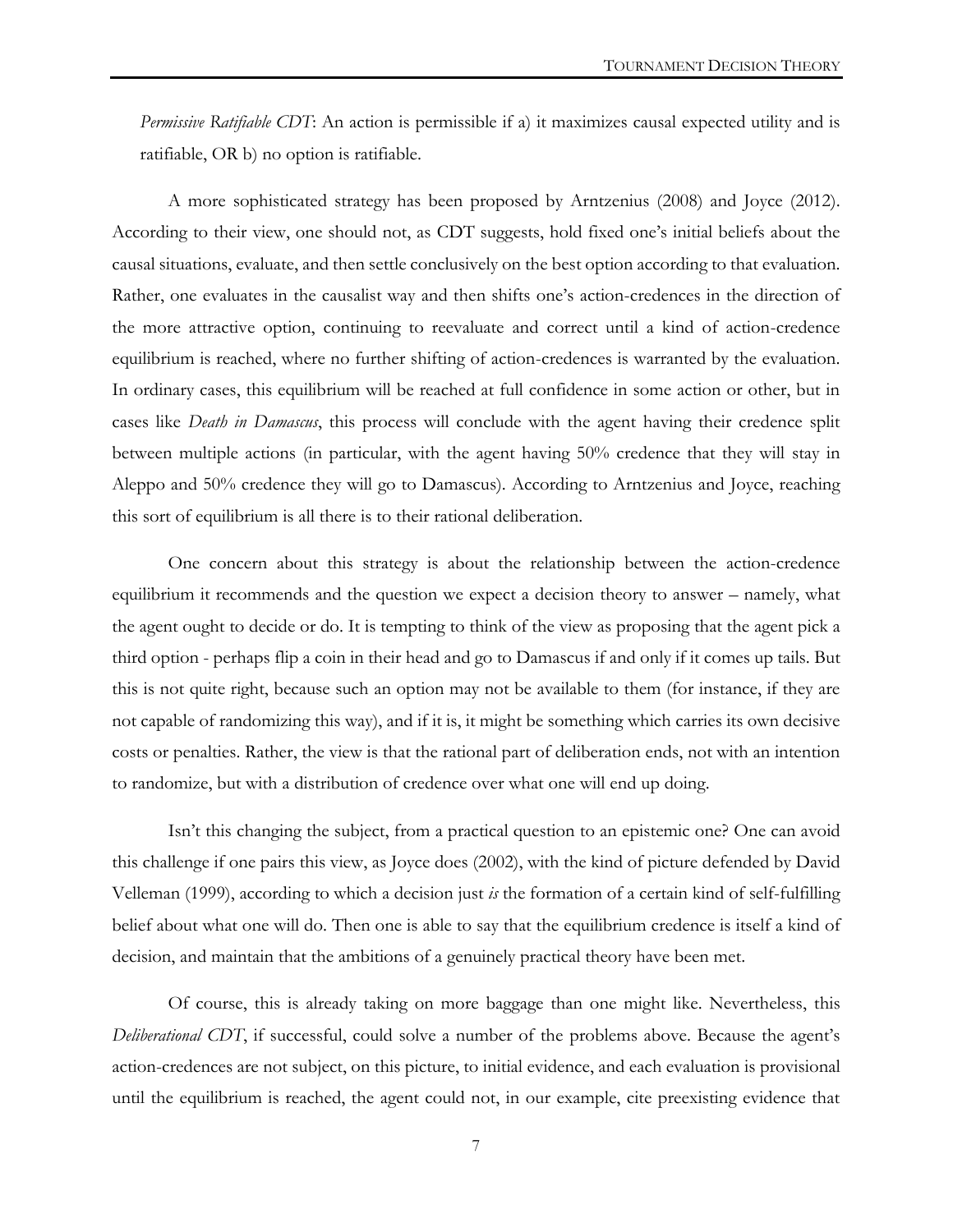they will stay in Aleppo as conclusive grounds for going to Damascus. And the introduction of "mixed" decisions consisting of partial credence in multiple actions allows the view to have something to recommend in cases where every pure option is unratifiable. But as we'll see, whether or not they give satisfying verdicts on the basic *Death in Damascus*, neither the deliberational gambit nor the simpler ways to bake in ratifiability get the intuitive results in a number of closely related counterexamples to CDT.

#### **Asymmetric Death in Damascus**

One kind of counterexample, pressed forcefully by Andy Egan (2007), takes the form of *Asymmetric Death in Damascus*. This example is just like Death in Damascus except you also have a strong fondness for the city of Aleppo itself, where all your friends and family live. If you were going to die, you'd much rather die in Aleppo, surrounded by people you care about and with the opportunity to say your proper goodbyes, than suffer a tough ride through the desert to Damascus and perish alone. The decision table might look something like this:

|                       | Death in Aleppo | Death in Damascus |
|-----------------------|-----------------|-------------------|
| <b>Stay in Aleppo</b> | 100             | 1100              |
| Go to Damascus        | 1000            |                   |

Here, the intuitive response is that there is one uniquely permissible option – staying in Aleppo. And this is what EDT recommends – your evidential expected utility for staying is 100, and your evidential expected utility for going to Damascus is 0.

But *none* of the variants on CDT accommodate this. Basic CDT implies that it is permissible to stay in Aleppo if your initial credence that you will stay in Aleppo is 55% or less. Ratifiable CDT implies no action is permissible. Permissive Ratifiable CDT implies every action is permissible. Deliberational CDT implies that the agent should adopt the mixed credence: staying in Aleppo with probability 55% and going to Damascus with probability 45%.<sup>5</sup>

#### **Dicing with Death**

<sup>5</sup> Egan (2007) describes several apparent counterexamples to causal decision theory with this structure, including the Psychopath Button and Murder Lesion. If the reader is not moved by the case here, these other examples are even more forceful, by making the asymmetry even more stark.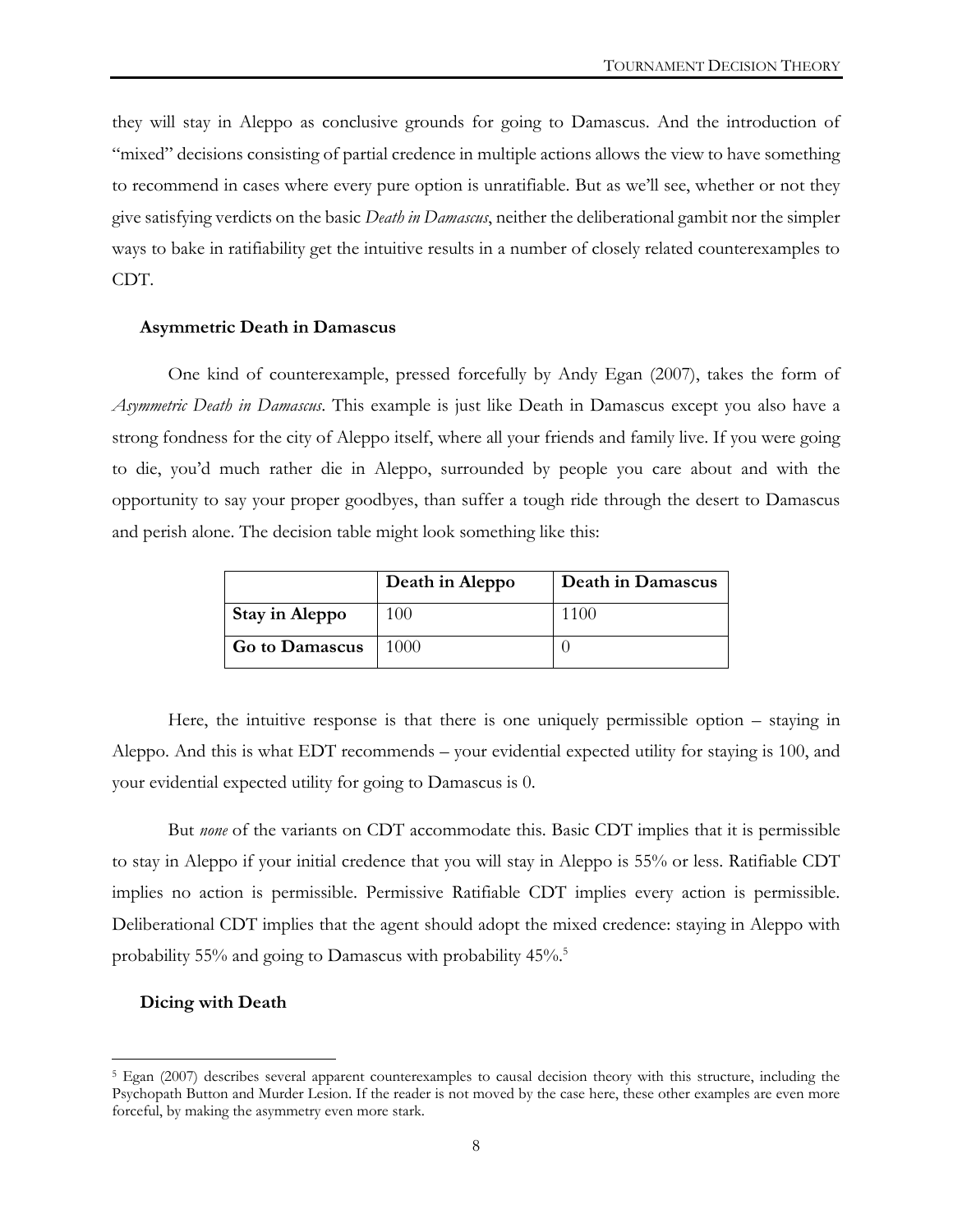Another variant is due to Ahmed (2014). This case is again just like *Death in Damascus*, except that the agent has a third option: they may, for a small fee, make their decision on the basis of the random flip of a magic coin whose outcome Death cannot predict, staying in Aleppo if it comes up heads, and going to Damascus if it comes up tails.

|                       |          | Death in Aleppo,   Death in Aleppo, | Death<br>in     | Death<br>in     |
|-----------------------|----------|-------------------------------------|-----------------|-----------------|
|                       | Heads    | Tails                               | Damascus, Heads | Damascus, Tails |
| <b>Stay in Aleppo</b> | $\theta$ |                                     | 1000            | 1000            |
| Go to                 | 1000     | 1000                                |                 |                 |
| Damascus              |          |                                     |                 |                 |
| Coinflip              | -1       | 999                                 | 999             | - 1             |

The intuitive response is that the agent ought to buy the coin. As Ahmed puts it, it is better to play high-stakes hide-and-seek against someone who cannot predict where you are than someone who can. Again, EDT gets this right. The evidential expected utility of choosing either Aleppo or Damascus is 0. The evidential expected utility of buying the coin is 499.

And again, none of the variants of CDT get this right. This is because no matter what the agent's unconditional credence in each causal situation, at least one option will have a higher causal expected utility than buying the coin. If the agent's overall credence that Death is in Aleppo (the sum of Death in Aleppo, Heads and Death in Aleppo, Tails) is higher than their credence that Death is in Damascus, then going to Damascus has a higher causal expected utility. If their credence that Death is in Damascus is higher, then going to Aleppo has a higher causal expected utility. And if their credence is evenly split, then both options have a higher causal expected utility. CDT, therefore, implies they should not buy the coin. Ratifiable CDT implies every option is impermissible. Permissive Ratifiable CDT implies every option is permissible. And Deliberational CDT implies the agent should stick with adopting the mixed credence: staying in Aleppo with probability 50% and going to Damascus with probability 50%.

#### **Taking Stock**

Let us pause to summarize the dialectical situation. CDT is attractive to its adherents because it advises two-boxing in Newcomb's problem. But it comes with serious intuitive and theoretical costs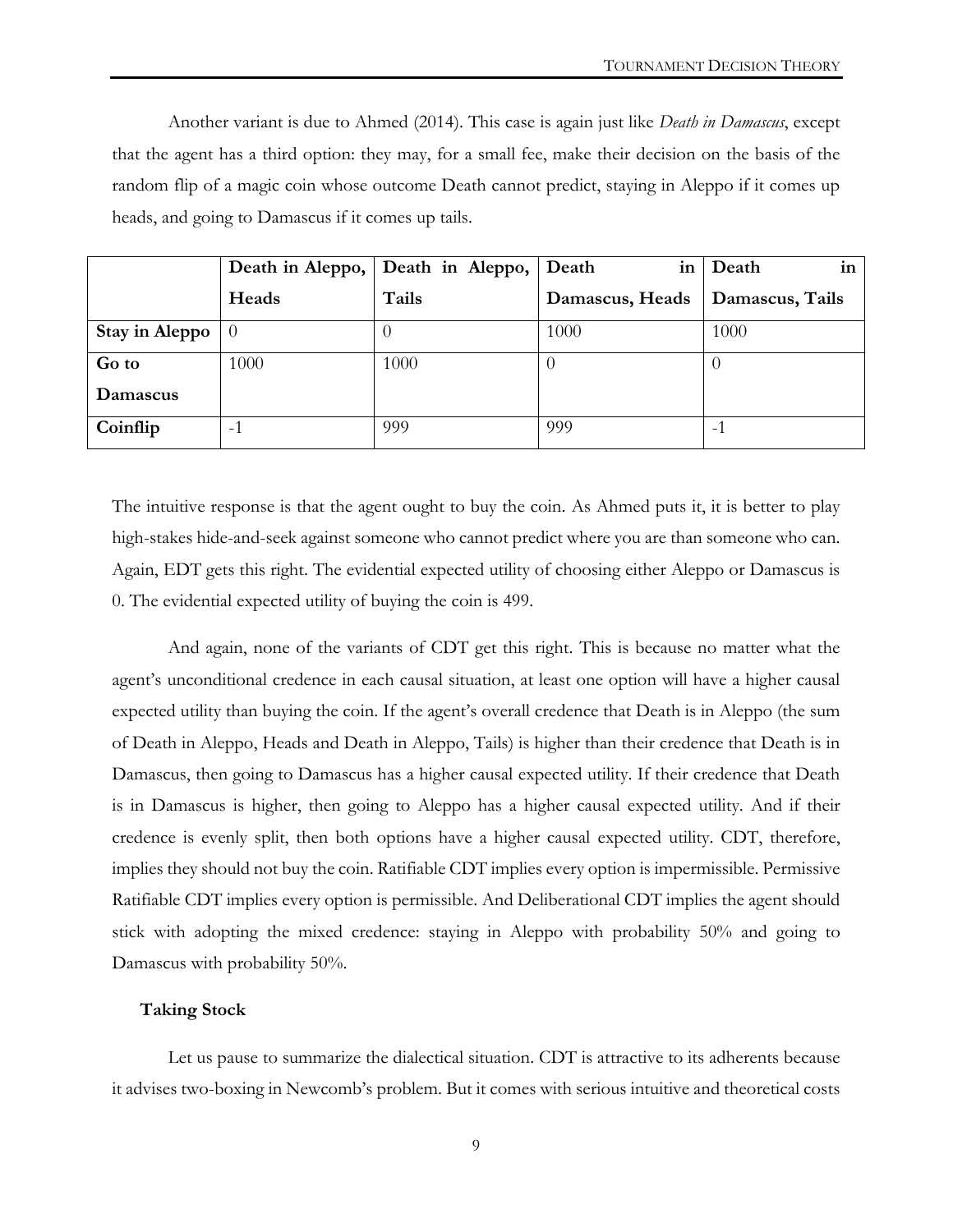which modest revisions at best only partially address. These costs might be sufficient to drive someone towards EDT, which avoids these additional costs – judgments on Newcomb's problem have always been a bit uncertain, after all. What we would really like is a view that could preserve CDT's virtues without its costs – a view that recommends two-boxing, but *doesn't* require us to use our initial actioncredences in deliberation, avoids dilemmas, respects intuitively relevant asymmetries, and has plausible verdicts in the cases discussed above. The rest of this paper is dedicated to developing such a view.

## **II. Decision-Dependence**

Before we continue, I want to step back for a moment and consider normative theories of action more generally. Whether they are theories of rationality, prudence, or morality, and whether they are theories of what we ought to do in the objective sense (given all the facts) or the subjective sense (given our beliefs or evidence), these theories generally provide some way of *evaluating* our options – scoring or comparing them along some dimension of attractiveness. <sup>6</sup> Utilitarians about the objective ought, for example, evaluate options according to the happiness that they would produce. Causal and evidential decision theory also come with a way to evaluate our options – by their causal and evidential expected utility, respectively.

Some of these evaluations have a feature I'll call *decision-dependence* – something crucial to determining the evaluation can depend on, or be affected by, the decision itself. The objective utilitarian evaluation is not decision-dependent. The facts about how much happiness any particular option would produce are the same, whether one ends up choosing that option or not. But take a view about the objective ought which evaluates options in part by how good they are for your children, and imagine you face a decision about which of two children to adopt. If you adopt child A, the evaluation rests on how good things are for child A, and if you adopt child B, the evaluation rests on how good things are for child B. This kind of evaluation is decision-dependent: an important input into the evaluation (the identity of your child) depends on which action you perform. Other examples of decision-dependent views are versions of so-called "person-affecting" views that evaluate outcomes based on how good they are for the people who exist, or views that evaluate outcomes based on how well they satisfy the desires or projects the agent will have over the course of their life. The identity of

<sup>6</sup> This evaluation may be cardinal or ordinal, depending on whether it carries information about *how much* more attractive one option is than another. In this paper, I will focus on examples of cardinal evaluations.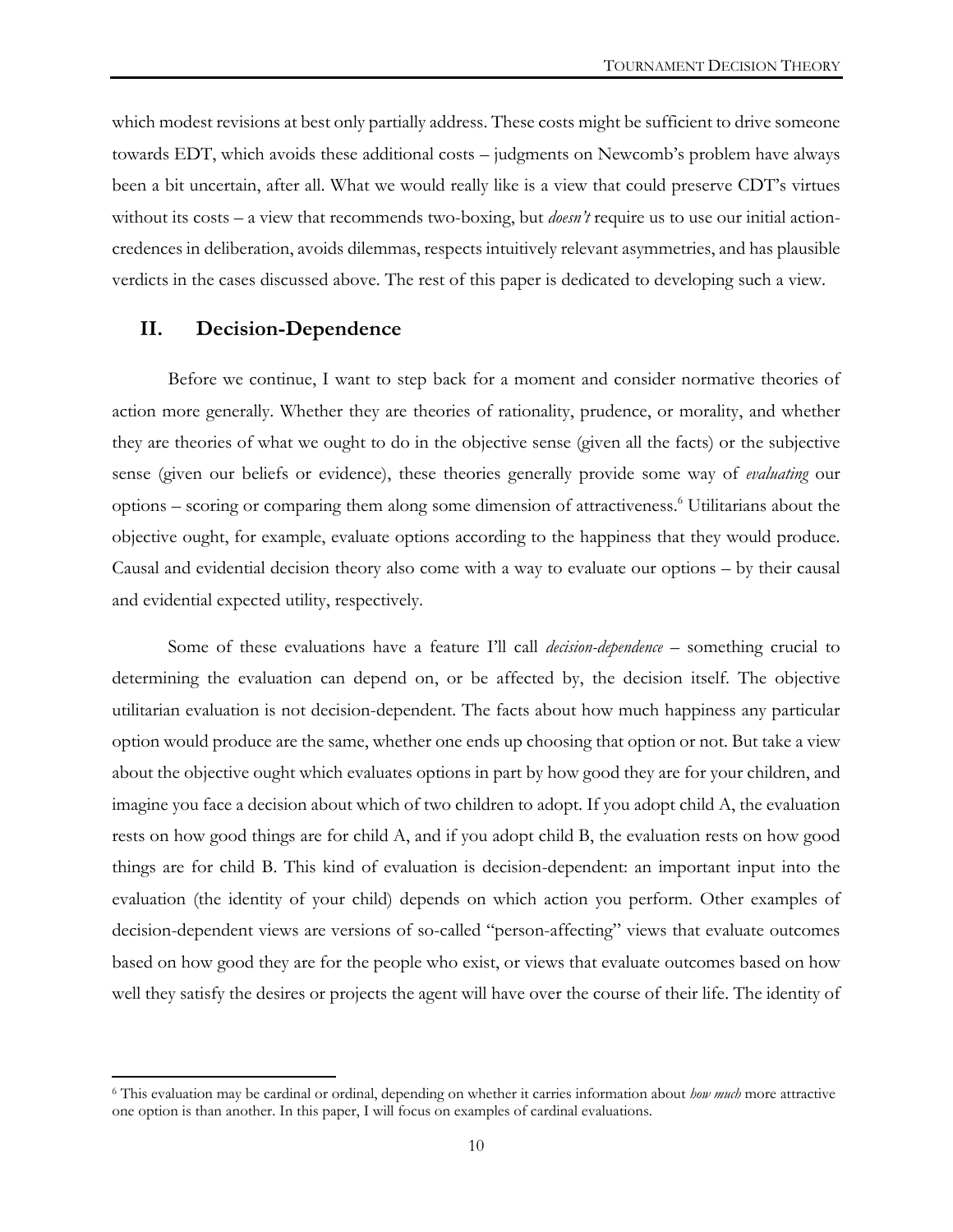the people who exist and the nature of one's future desires or projects can both depend on what action one performs now.<sup>7</sup>

The aforementioned dependences are *metaphysical* – your decision is what *makes it the case* that you have one child rather than another. But evaluations, particularly those relevant to the subjective ought, might also be decision-dependent *epistemically* – some doxastic input into the evaluation may be rationally sensitive to *evidence* about what you will do. This is the sort of decision-dependence that characterizes causal decision theory. CDT's evaluation in terms of causal expected utility uses as input the agent's credence in various causal situations. But as both Newcomb and Damascus cases show, our credence in causal situations can be rationally sensitive to evidence about what one will do.

The problems facing causal decision theory, I suggest, stem from its decision-dependent character. If an evaluation is decision-dependent, in either the metaphysical or the epistemic sense, then the possibility arises that each option fares worse, from the perspective of its own performance, than some other option. In this case, no action would be ratifiable. And so we can expect all decisiondependent views to face cases that are structurally like both the symmetric and asymmetric variants of Death in Damascus, with similar difficulties securing a plausible verdict and a stable justification. And any view that grounds what you subjectively ought to do in an evaluation that depends epistemically on your beliefs about what you will do will face objections about the illegitimate use of actioncredences in deliberation.

Exploring the way these issues arise for other decision-dependent views in depth would be beyond the scope of a single paper. Nevertheless, I think appreciating this general diagnosis is important for a few reasons. First, we expect common problems to have common solutions. So there is some reason to favor a response to the problems plaguing CDT which generalizes to other decisiondependent views, given that they face similar worries. Second, noticing that the problems for CDT also trouble a number of other independently attractive views should make us interested in a solution even if we would otherwise be satisfied to bite the bullet on behalf of either CDT or EDT. I think this motivation is especially important to bear in mind for those who are skeptical about heavy reliance

<sup>7</sup> For a discussion of the decision-dependent character of prudential choices that change your future preferences, see Bykvist (2006) and Paul (2014). The connection between different decision-dependent views is explored in Hare & Hedden (2016).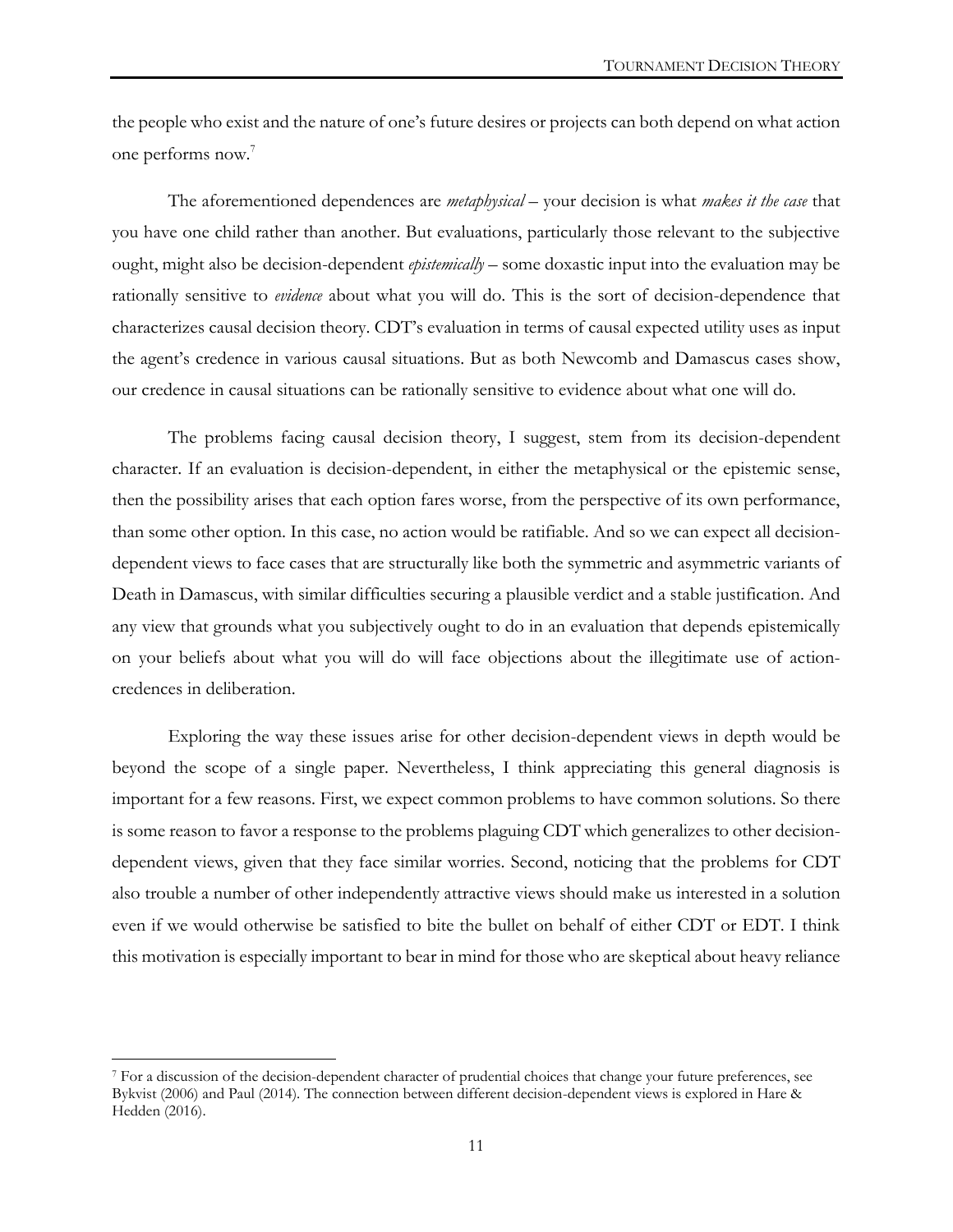on intuitions about the kinds of odd cases that we've been discussing; there is a deeper theoretical ambition behind the view we will develop.

I'll now propose and pursue a promising general thought about how to deal with these problems of decision-dependence. For reasons that will become clear, we will consider for the moment only choices with exactly two options.

## **III. A Promising Thought**

One way of looking at the problems raised by decision-dependence is that we normally expect to be able to make a decision by looking at how options rank according to a single evaluation. But decision-dependence means that in certain choice situations, we are presented with two distinct *decision-relative evaluations* comparing options against each other – an evaluation from the perspective of one option being performed, and an evaluation from the perspective of the other option being performed. In cases of epistemic decision-dependence, these evaluations come from our beliefs conditional on performing each action, and in cases of metaphysical decision-dependence, they come from what the actual world would be like if those actions were performed.

Neither of these decision-relative evaluations seem to have any better claim, from the deliberating agent's point of view, than the other, and there is no guarantee that the evaluations will rank the options the same way. A view might try to force an evaluation from some privileged third perspective, perhaps one that in some way splits the difference between the aforementioned pair. In a sense, this is what the basic version of CDT does, taking the agent's initial action-credences as determining the relevant perspective. But we saw this strategy run into trouble – the agent's initial action-credences just don't seem to be the right thing to use as a privileged point of view in deliberation, and there aren't any other obvious candidates.

But what if instead of looking for a privileged perspective, we allow ourselves *both* evaluations, and settle what we ought to do based on the *relationship* between them? This is the core of the promising thought. When our two evaluations agree our job is done – we pick the option that ranks highest. When they disagree, we must take a closer look.

We can represent the decision-relative evaluations for two-option cases in a matrix as follows: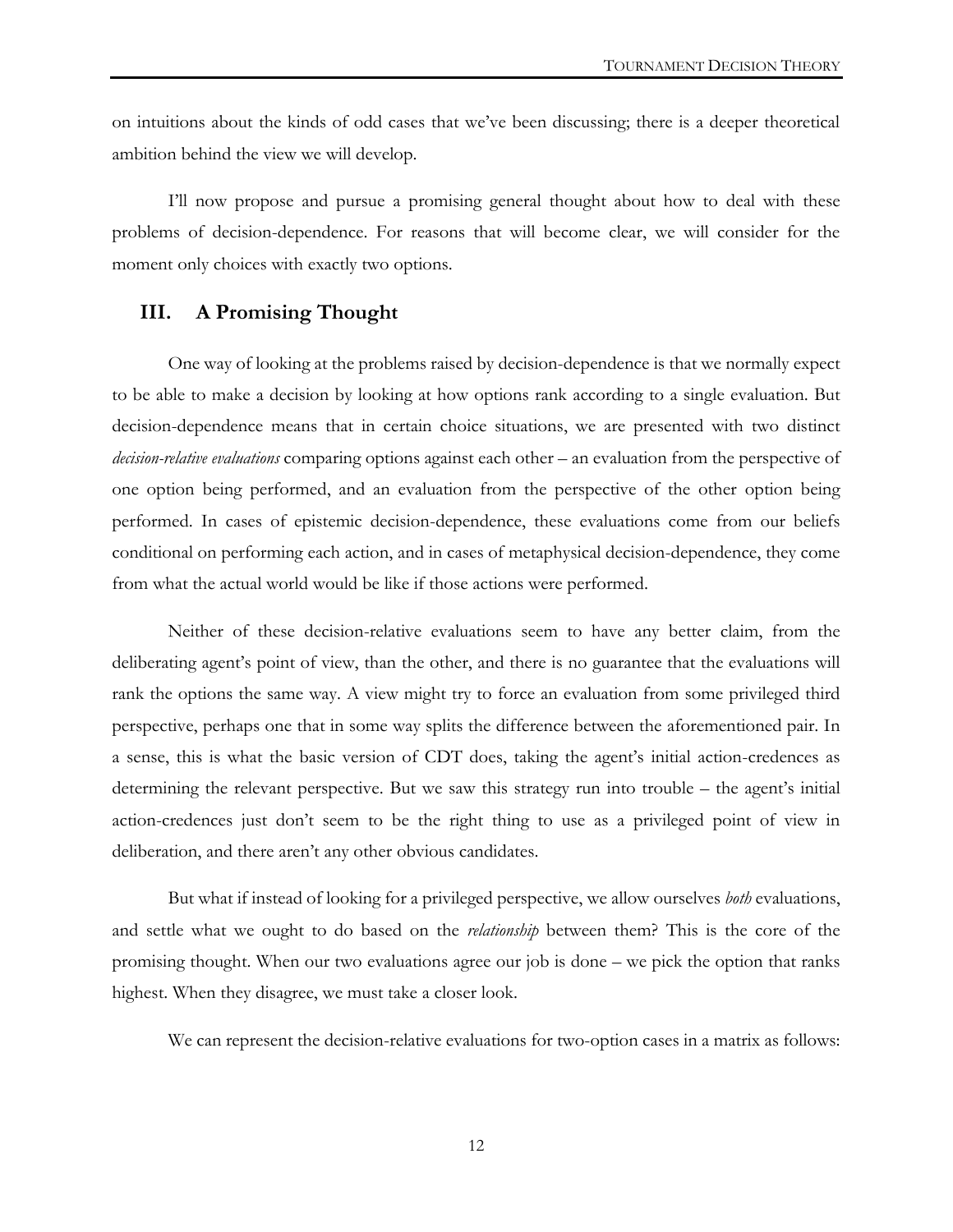|   | V <sub>A</sub> | $\bf V_B$ |
|---|----------------|-----------|
| A | $V_A(A)$       | $V_B(A)$  |
| B | $V_A(B)$       | $V_B(B)$  |

 $V_A(A)$  and  $V_A(B)$  give us the evaluation of the options from the perspective of A, and  $V_B(A)$  and  $V_B(B)$ give us the evaluation of the options from the perspective of B.

In our decision-theoretic example, the evaluation relative to X should be the causal expected utility of the options, from the perspective of X being chosen. We can capture this with the notion of *conditional causal expected utility* – effectively, what the causal expected utility would be after updating on the information that the agent chooses X. That is,  $V_X(Y)$  is the causal expected utility of Y conditional on X, given by:

 $V_X(Y) = \sum_{i=1}^n Pr(C_i | X)U(C_i \& Y).$ 

To flesh this out, let us begin by applying it to *Newcomb's Problem*. Since we are trying to be good causalists, our decision-relative evaluations are determined by two calculations of the conditional causal expected utility of each option: first, conditional on one option being chosen, and second, conditional on the other.

In this case, we do end up with two different evaluations. Conditional on choosing one box, one-boxing is evaluated at 1000, and two-boxing is evaluated at 1001. Conditional on choosing two boxes, one-boxing is evaluated at 0, and two-boxing is evaluated at 1.

|                             | Vв |
|-----------------------------|----|
| <b>One Box (A)</b>   $1000$ |    |
| Two Box (B)   $1001$        |    |

Of course, this looks exactly like the payoff matrix for Newcomb's problem we looked at earlier – this is because conditional on one-boxing, it is effectively certain that the box is full, and so the conditional causal expected value of one-boxing is just the payoff for one-boxing if the box is full (with parallel reasoning for the other entries).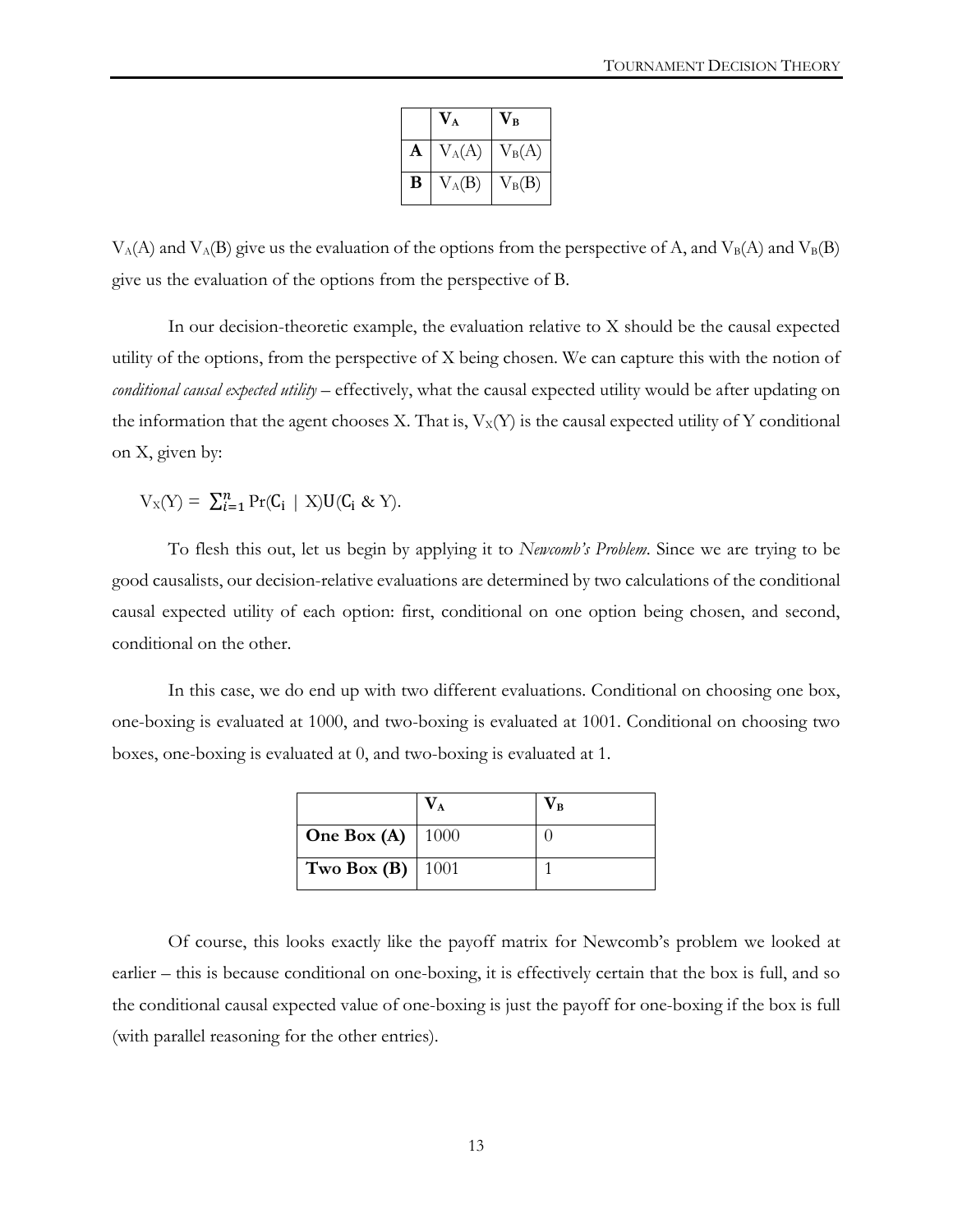We notice that while the evaluations differ in an absolute sense, they agree about which option is better – two-boxing wins from the perspective of either action. So, naturally, we should think twoboxing wins overall.

Now let us contrast the symmetric (D) and asymmetric (D') versions of *Death in Damascus*.

**D D'**

|                    |      | $\mathbf{V_{D}}$ |  |
|--------------------|------|------------------|--|
| Stay in Aleppo (A) |      | 1000             |  |
| Go to Damascus (D) | 1000 |                  |  |

|                    |      | $\mathbf{V'}_\text{D}$ |
|--------------------|------|------------------------|
| Stay in Aleppo (A) | 100  | 1100                   |
| Go to Damascus (D) | 1000 |                        |

In both cases, from the perspective of staying in Aleppo, Damascus looks more attractive, and from the perspective of going to Damascus, Aleppo looks better. Our two evaluations will disagree. But each evaluation gives us not just an ordinal ranking of the options, but also the degree to which one option is better or worse than the other (the difference between the conditional causal expected utility of each option). In the symmetric case, the degree to which Damascus is more attractive, from Aleppo's perspective, is the same as the degree to which Aleppo is more attractive, from Damascus's perspective. In the asymmetric case, it is not the same. According to the promising thought, this comparison between the margins of victory in the two evaluations is precisely what explains why either option is permissible in the symmetric case, and only Aleppo is permissible in the asymmetric case.

In a sense, the thought is one expression of a commonsense explanation of why you should stay in Aleppo in *Asymmetric Death in Damascus* in terms of *regret*: You're going to regret what you decide no matter what, but you're going to regret it less if you stay in Aleppo.

More generally, in two-option cases where evaluations are decision-dependent, there will be three possibilities: a) one option ranks uniquely highest on both evaluations, b) no option ranks uniquely highest on both evaluations, and the margins of victory are equal, or c) no option ranks highest on both evaluations, and the margins of victory are lopsided. Our proposal is that if a) then that option is uniquely permissible, if b) then both options are permissible, and if c) then the option with the greater margin of victory is uniquely permissible. Formally: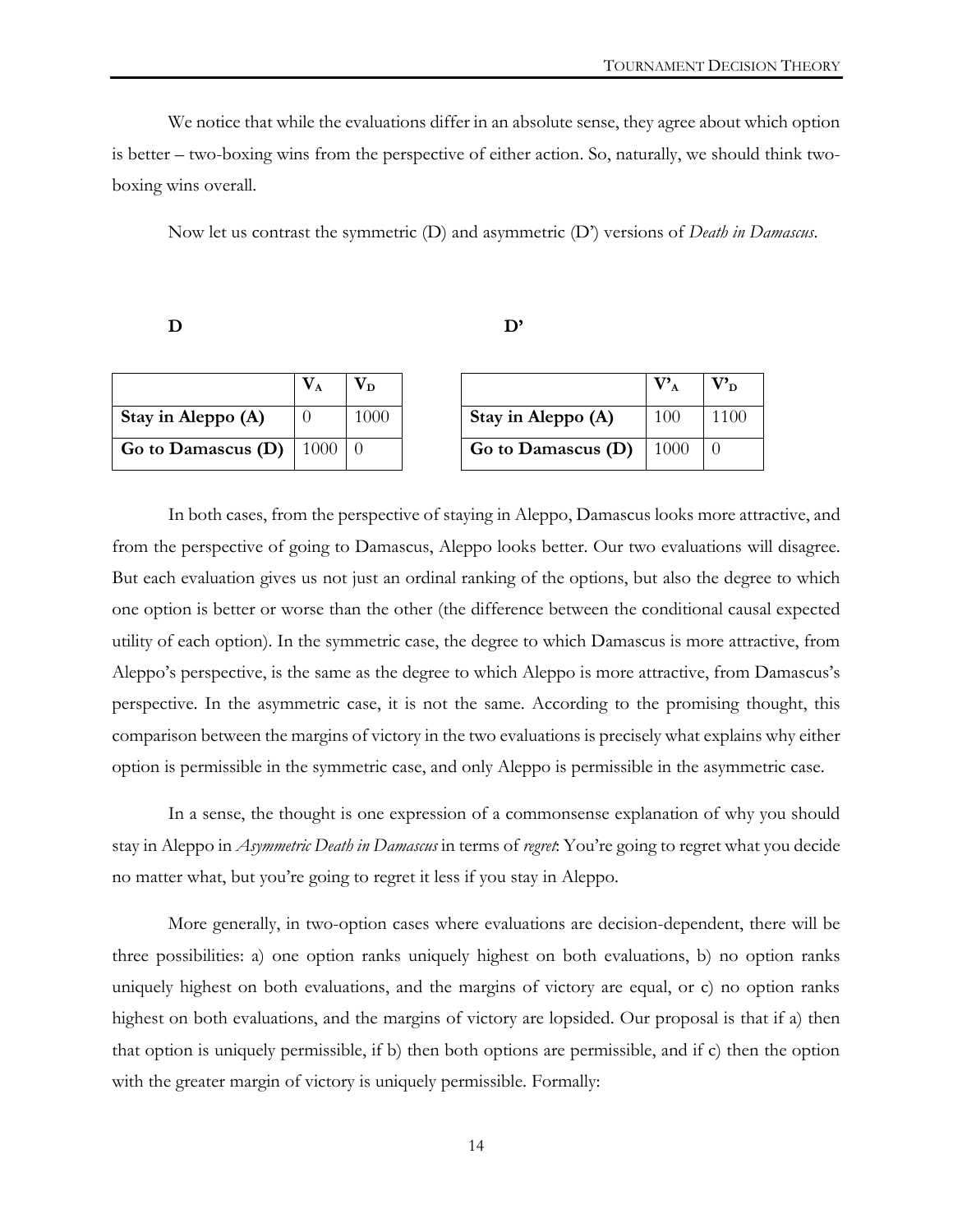**The Promising Thought:** For all actions X and Y, let  $V_X(Y)$  be the decision-relative evaluation of Y from the perspective of X. For all two-option cases, an agent ought to perform X over Y iff  $V_X(X) - V_X(Y) > V_Y(Y) - V_Y(X)$ .<sup>8</sup>

This view is on track to give us everything we wanted. It two-boxes in *Newcomb's Problem*, and gets the intuitive results in the two-option cases that threatened CDT and its variants. Moreover, it gives no role to our current, unconditional credences in our actions – similar to EDT, we only look at the probabilities conditional on our actions. So it is immune to concerns about the illegitimate use of initial action-credences in deliberation.

There is, it is worth noting, a kind of case where the promising thought diverges from both CDT and EDT. Suppose you face a predictor who offers you a choice between box A and box B. You are also told the following: if you were predicted to choose A, the predictor put ten thousand dollars into box A. If you were predicted to choose B, the predictor put a million dollars into your bank account yesterday, and a thousand dollars into box B.

|   | <b>Predict A</b> | <b>Predict B</b> |
|---|------------------|------------------|
| A | 10               | 1000             |
| B |                  | 1001             |

<sup>&</sup>lt;sup>8</sup> The promising thought lines up with Barnett's (ms.) 'graded ratifiability' account of pairwise preferability, though Barnett makes no attempt to turn it into a theory about what we ought to do, due to difficulties introduced by decisions with three or more options.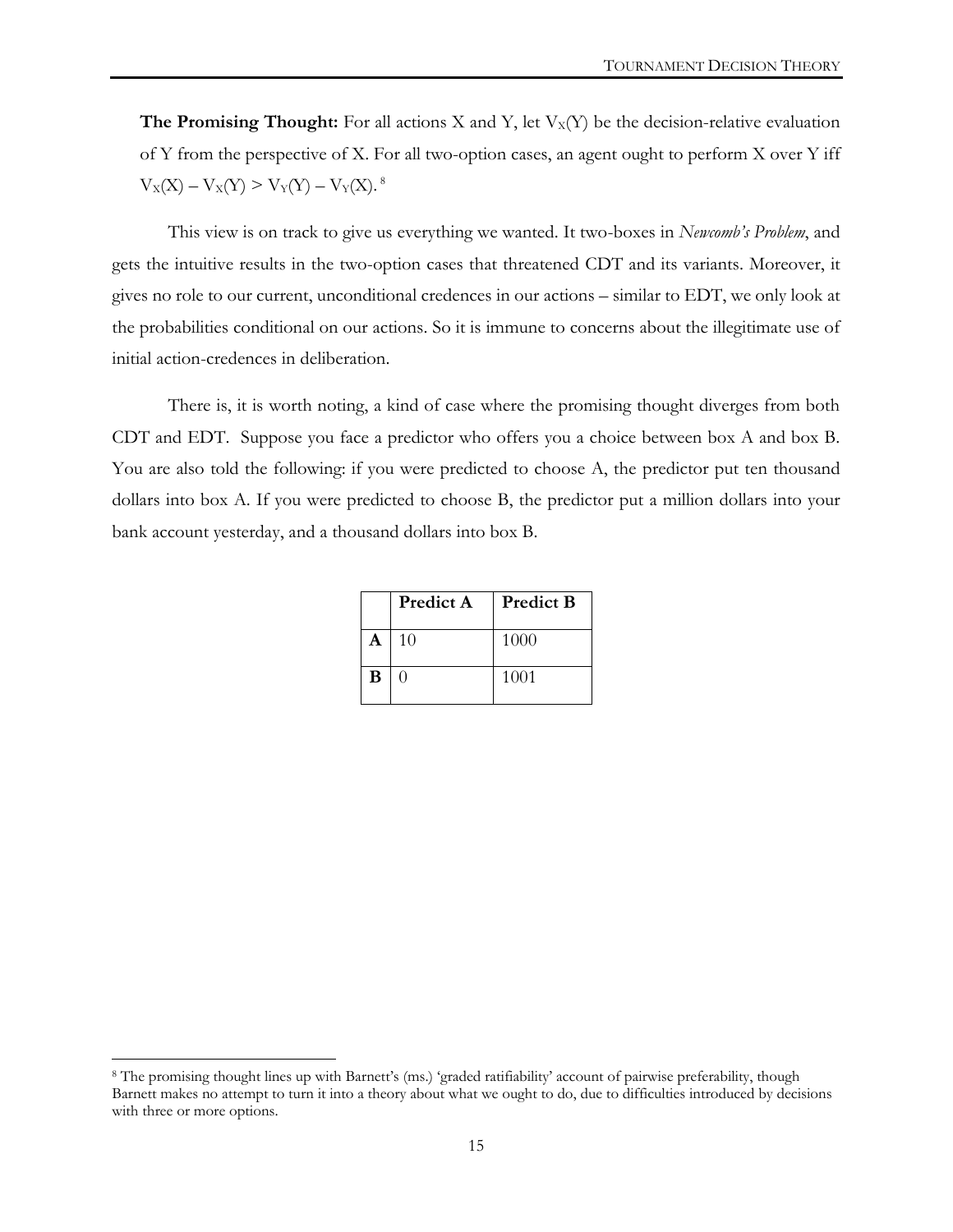This is once again a decision-dependent case with no dominant option, and CDT once again has the implication that what you ought to do depends on what you currently think you will do. However, unlike the Damascus cases, EDT and the promising thought do not agree here. EDT tells us to pick box B, since conditional on choosing B, we expect to end up with over a million dollars, and conditional on choosing A, we expect to end up with only ten thousand. The promising thought tells us to pick box A, since conditional on choosing A, we expect to have ten thousand dollars *more than we would have had by picking B*, and conditional on choosing B, we only expect to have one thousand dollars more than we would have had by picking A.

Is this a problem for the promising thought? Bassett (2015), who discusses a case with this structure, takes both options to be intuitively rational. The promising thought does not say this,<sup>9</sup> but neither do EDT or CDT, so if this is the desired response, at the very least we are not at a disadvantage. CDT's answer, that it all depends on what we currently believe we will do, seems mistaken for the reasons we have already discussed. And it is hard to see a motivation for the view that B is the *only* permissible option that does not amount to the thought that we should act to give ourselves the best news about things outside our control, and therefore imply the wrong results in newcomblike cases. If we take the criticisms raised earlier seriously, then it is at best far from clear that the promising thought says anything unacceptable in these cases where it departs from both standard views.

### **IV. Three's a Crowd**

Unfortunately, all good things come to an end, and it turns out to be not at all straightforward to generalize the promising thought to decisions with three or more options. Moreover, the most serious existing attempt to do so faces powerful objections of its own.

In two-option cases, the promising thought asked us to make a simple comparison of the direction and margin of defeat according to each of two evaluations:  $V_A(A) - V_A(B)$  and  $V_B(B) - V_B(A)$ . Adding a third option C, however, not only adds another perspective, but a great deal of additional information about the relative evaluation of options according to each perspective. How to incorporate all of this in the spirit of the promising thought is not immediately obvious.

<sup>&</sup>lt;sup>9</sup> It is actually possible to modify the promising thought slightly to accommodate this judgment. We might say that in cases where both options are ratifiable, both options are permissible, and it is only in cases where *neither* option is ratifiable that we need to compare margins of victory. This modified view is perfectly compatible with the rest of the picture we develop in this paper. Thanks to an anonymous reviewer for suggesting this variation.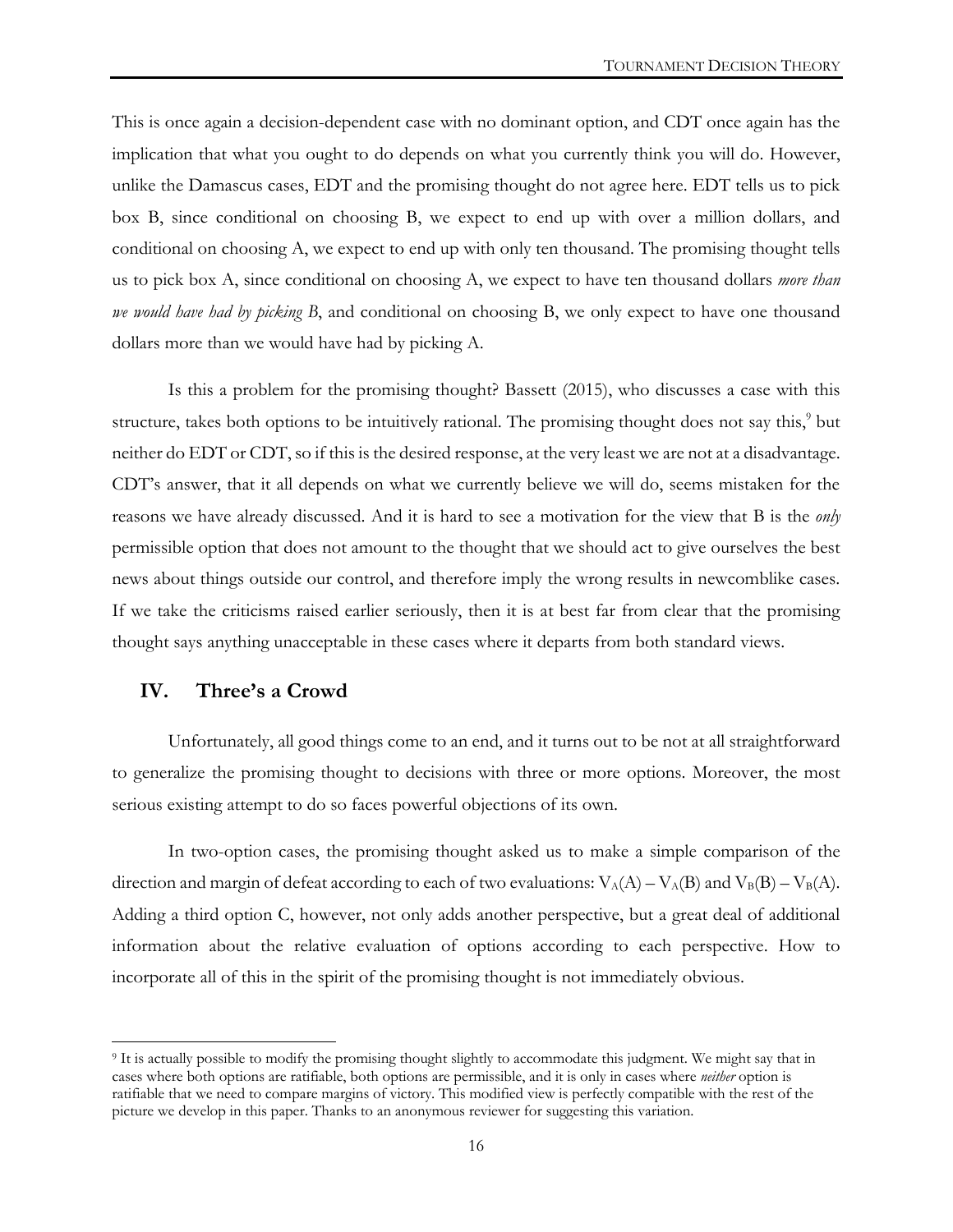The natural way to approach this problem would be to define an *overall* evaluation of the options as a function of the decision-relative evaluations, and instruct the agent to pick the option that ranks highest on this overall evaluation. What we'd like, then, is a general way to define an overall evaluation function  $O(X)$  in terms of the various  $V_Y(Z)$  – one that agrees with the promising thought in two-option cases and gives reasonable verdicts in other cases.<sup>10</sup>

#### **Sum Theory**

Initially, one might be tempted to just take the sum of the decision-relative values of A from each perspective and compare them to the sum for each other option. That is, one might claim:

 $O(X) = \sum V_Y(X)$  for all Y.

According to this *Sum Theory*  $(ST)^{11}$ , in the three option case the agent ought to pick A iff  $V_A(A)$  +  $V_B(A)$  +  $V_C(A)$  is greater than both  $V_A(B)$  +  $V_B(B)$  +  $V_C(B)$  and  $V_A(C)$  +  $V_B(C)$  +  $V_C(C)$ . This is equivalent to the promising thought in the two option case. But it has absurd implications.

#### **Brother in Babylon**

*Brother in Babylon* is a case identical to *Asymmetric Death in Damascus* except that you have a third option – you can go to Babylon. Unfortunately, Death's more sadistic brother lives in Babylon. If you go to Babylon, you will be tortured and killed. If Death predicts you will go to Babylon (and if you go, he almost certainly will), he won't bother showing up there – his brother will do his work for him, after all. Instead, he'll vacation in Aleppo. The payoff matrix looks like this:

|                       | Death predicts | Death predicts | Death predicts |
|-----------------------|----------------|----------------|----------------|
|                       | Aleppo         | Damascus       | <b>Babylon</b> |
| <b>Stay in Aleppo</b> | 100            | 1100           | 100            |
| <b>Go to Damascus</b> | 1000           | U              | 1000           |
| Go to Babylon         | $-500$         | $-500$         | $-500$         |

<sup>&</sup>lt;sup>10</sup> This way of thinking about the task owes much to Briggs (2010), who proposes that we can understand decision rules as voting rules, where the options play the role of both candidates and voters. Here  $V_Y$  is analogous to a function describing voter Y's preferences among the candidates, and O provides a kind of aggregate rating on the basis of the individual ratings.

<sup>11</sup> As far as I am aware, nobody has defended this particular view, though it is a natural place to begin generalizing the promising thought.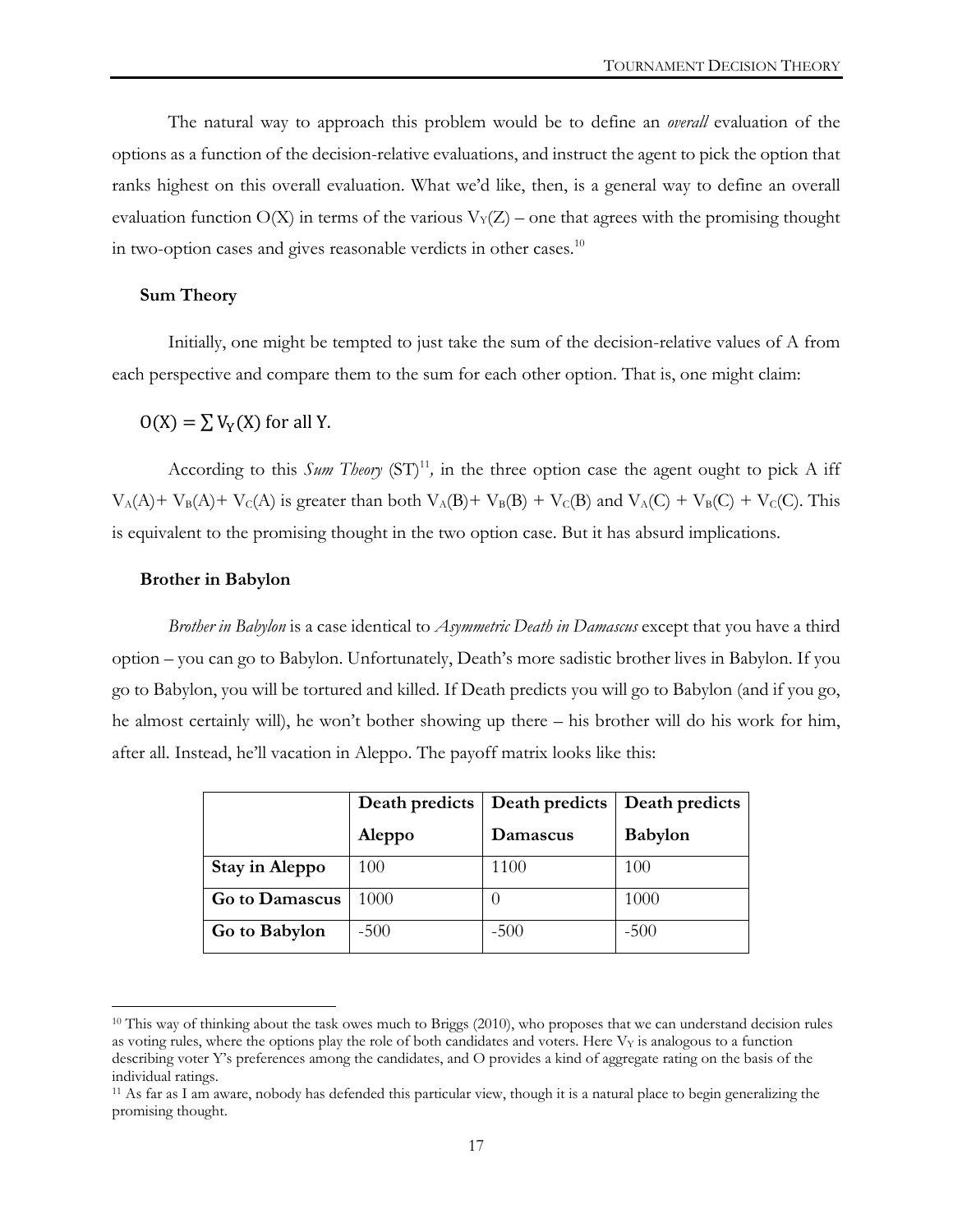Intuitively, you ought to stay in Aleppo. The addition of the ridiculous option of going to Babylon should not make any difference. But ST says otherwise.

As we saw earlier, because we have a practically infallible predictor, the entries in the payoff matrix conveniently do double duty as both utilities of outcomes and as giving the (approximate) decision-relative values of each choice (with the "Death Predicts Aleppo" column, for example, giving the values relative to staying in Aleppo.)

The overall value for Aleppo according to ST, then, is just the sum of the Aleppo row, or  $100+1100+100 = 1300$ , while the overall value for Damascus is  $0+1000+1000 = 2000$ . Babylon, which winds up dead last with a sorry -1500, turns out to be a spoiler for Aleppo, and in a bizarre sort of way – why should the performance of Aleppo relative to the completely absurd choice of going to Babylon bear on whether it is better or worse than Damascus?

These divergent recommendations in *Asymmetric Death in Damascus* and *Brother in Babylon* bring out a class of worries related to a principle called *Independence of Irrelevant Alternatives* (IIA). According to IIA, the addition of a new option should not affect the rankings of existing options relative to each other. As we will see later, I do not think IIA is sacrosanct – independent reasons to accept violations have been proposed in other domains. <sup>12</sup> But not all violations of IIA are equally implausible, and the violation here is particularly egregious in at least two ways. First, Babylon is not only a wrong choice – it is a *universally dominated* choice – in no possible causal situation is it better than any of the alternatives, and it is worse in some. Consequently, its causal expected utility is never greater, and sometimes less, than that of other choices, no matter how we conditionalize. Second, the introduction of Babylon changes the deontic status of other options from *prohibited* to *obligatory* and vice versa. This is more radical than violations of IIA that allow options to go from prohibited or obligatory to permissible, but not to jump past mere permissibility.

#### **Benchmark Theory**

A different way to try and generalize the promising thought leads to an approach we can call *Benchmark Theory* (BT). On this kind of view, a version of which is defended by Ralph Wedgwood (2013), we look at how an option performs, from its own perspective, relative to a kind of benchmark

<sup>12</sup> Kamm (2007), for example, discusses examples in deontological ethics.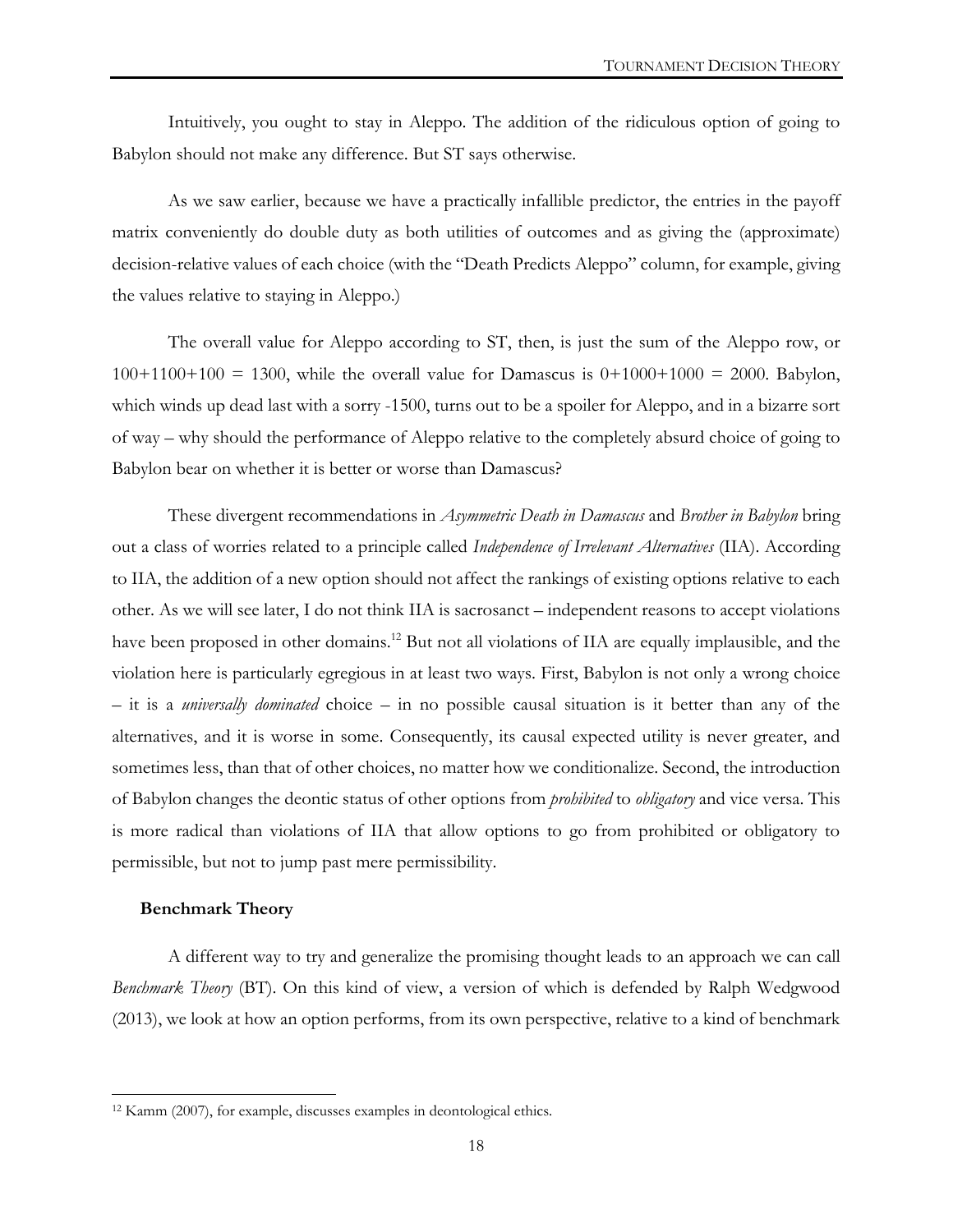determined by the overall performance of options from that perspective. The agent ought to choose the option that performs the best against its own benchmark. More formally, BT tells us:

 $O(X) = V_X(X) - B_X$ , where  $B_X$  is a benchmark determined by the X-relative evaluation of options.

Because the benchmark for X is determined only by the X-relative evaluation, BT avoids one of the strange features of Sum Theory – the overall ranking of two options will never be affected by their performance from some third perspective. But it also faces major problems.

We can first notice that there are different ways of setting the benchmark. We could set  $B_A$  to be the highest value of  $V_A$ . We could set it to be the lowest. We could set it to be the average.<sup>13</sup> In the two-option case it doesn't much matter where we set the benchmark – the options will rank the same regardless. But as Wedgwood shows, in three-option cases how you set the benchmark matters for what the theory recommends. One worry for Benchmark Theory, then, is that we do not seem to have any nonarbitrary grounds to select the benchmark one way rather than another.

Worse, however, it also entails violations of IIA at least as implausible as *Brother in Babylon*. These violations will look slightly different depending on how exactly we set the benchmark, but for illustration, let us assume the most straightforward elaboration of BT, which sets the benchmark for an evaluative perspective at the *average* value.

#### **Sister from Babylon**

*Sister from Babylon* is just like *Brother in Babylon* except that Death's helpful sister is on her way from Babylon to Aleppo. If Death predicts Aleppo, and you go to Babylon, she will catch you on the road and, since it is on her way, deliver you back into Death's hands. The payout matrix looks like this:

<sup>&</sup>lt;sup>13</sup> We could even do something more complicated, if our evaluative theory is spelled out in more detail. Strictly speaking, for example, Wedgwood (2013) builds his view atop a benchmark for outcome value associated with each causal situation rather than a benchmark for conditional causal expected value associated with each option, as we consider here. So, for Wedgwood, what we call  $B_X$  is determined not by the values of  $V_X(Y)$  but on some of the facts that go into determining  $V_X(Y)$ . Wedgwood has theoretical reasons for developing the view in this way, but for the purposes of this paper, this treatment has analogous implications, and our way of framing the issue more easily generalizes to decision-dependent views outside this dispute in decision theory. In fact, in the special case of setting the benchmark by averaging, which Wedgwood endorses, his view is a notational variant of the one we consider here.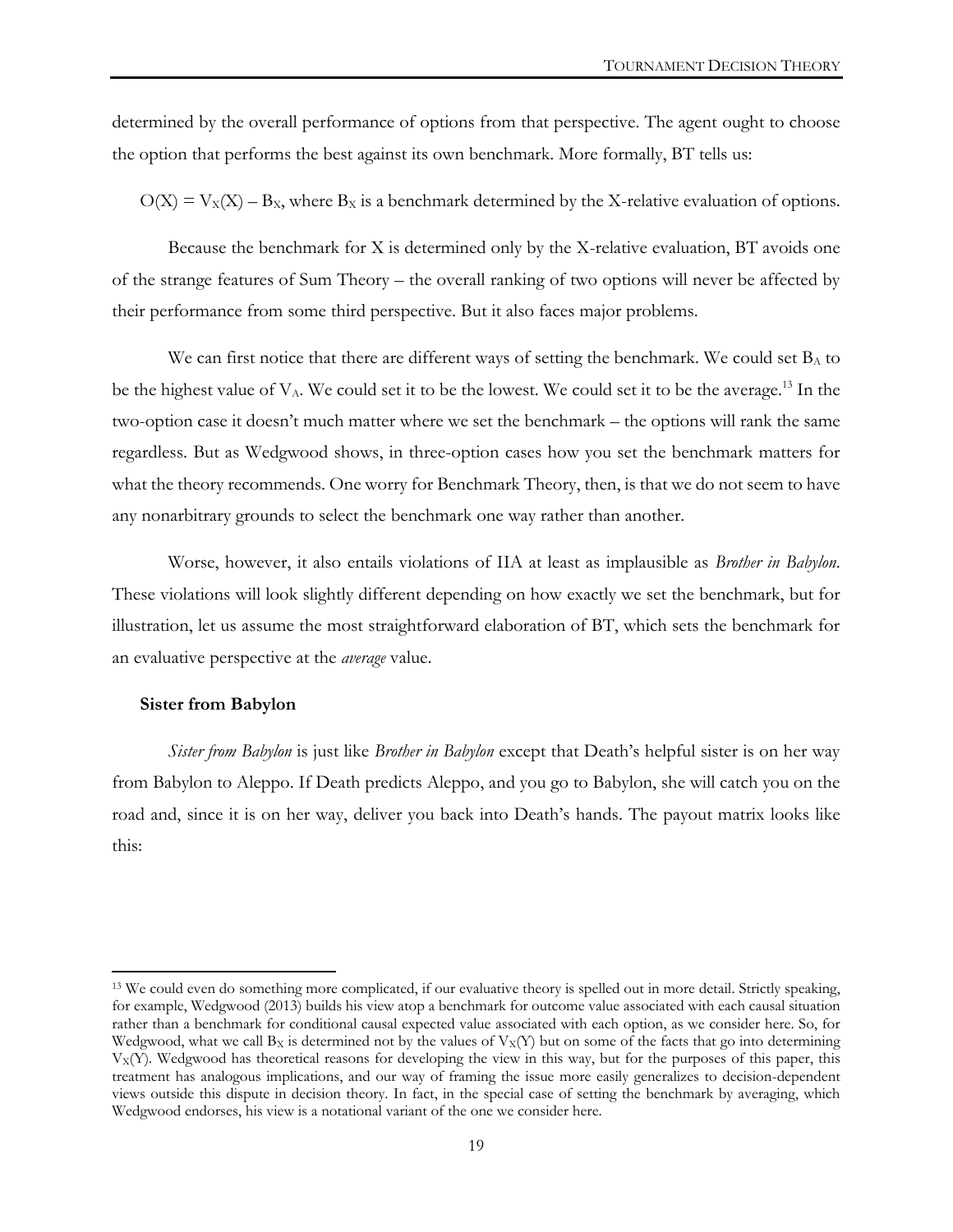|                       | Death predicts | Death predicts | Death predicts |
|-----------------------|----------------|----------------|----------------|
|                       | Aleppo         | Damascus       | <b>Babylon</b> |
| <b>Stay in Aleppo</b> | 100            | 1100           | 100            |
| Go to Damascus        | 1000           |                | 1000           |
| Go to Babylon         | 100            | $-500$         | $-500$         |

The benchmark for staying in Aleppo is the average causal expected utility of the options conditional on staying in Aleppo, or  $(100+100+100)/3 = 400$ . Staying in Aleppo falls short of this benchmark by 300. The benchmark for going to Damascus is  $(1100-500)/3$ , or 200. Going to Damascus falls short of this benchmark by 200. The benchmark for going to Babylon is (100+1000- $500/3 = 200$ , and Babylon falls short by 700. So you ought to go to Damascus. Once again, the introduction of Babylon, a third, universally dominated option, has turned the recommendation from *Asymmetric Death in Damascus* on its head. So BT also entails severe violations of IIA.

It is bad enough that dominated options sometimes affect the evaluations of other options. But it gets even worse. Sometimes, BT entails that dominated options are *obligatory*.

#### **Reunion in Babylon**

In *Reunion in Babylon*, the rest of Death's extended family, spread out across every city, is planning to hold a reunion in Babylon. If Death decides to go to Babylon, then one of them will notice you and deliver you to Death, no matter where you are. If Death goes to Aleppo or Damascus and can't find you, he'll call his family in Babylon and they will do the dirty deed for him, if you are there. And you find the prospect of dying in Babylon particularly unpleasant.<sup>14</sup>

|                       | Death predicts | Death predicts | Death predicts |
|-----------------------|----------------|----------------|----------------|
|                       | Aleppo         | Damascus       | <b>Babylon</b> |
| Stay in Aleppo        | 100            | 1100           | $-1$           |
| <b>Go to Damascus</b> | 1000           |                | -1             |
| Go to Babylon         | $-1$           | $-1$           | $-1$           |

<sup>14</sup> This case has the structure of the "Three Option Smoking Lesion" discussed by Egan (2007), attributed to Anil Gupta.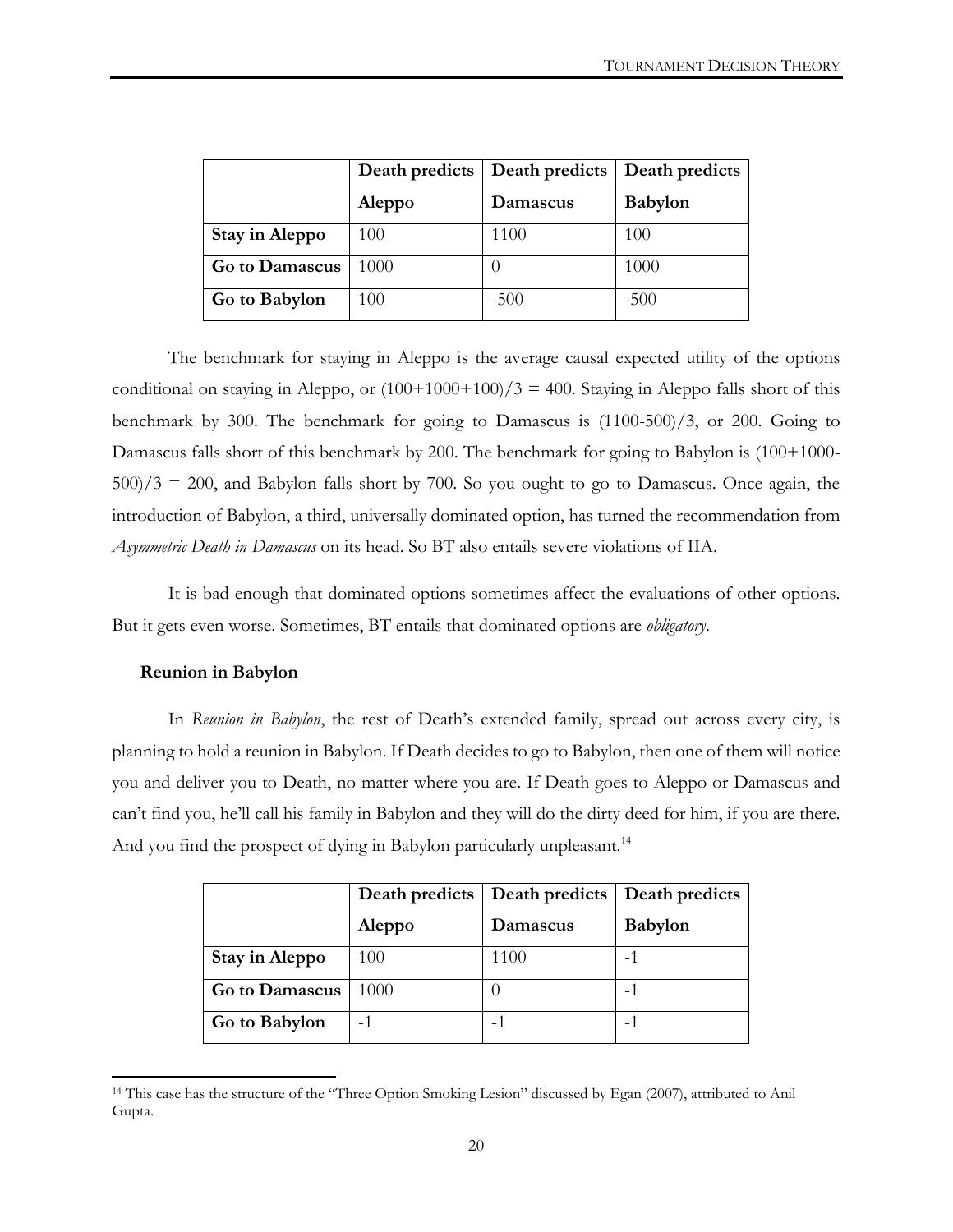Again, going to Babylon is universally dominated – it can only do worse than the other options. But while both Aleppo and Damascus significantly underperform their benchmarks, Babylon does not underperform its own at all. So BT tells us that *Babylon* is the correct choice. This is a disaster – after all, this view was motivated by trying to preserve two-boxing in Newcomb's problem, and the case for two-boxing is a causal dominance argument. Yet the view is now demanding that we choose a causally dominated option.

Wedgwood is aware of these objections. While he does not accept IIA, he agrees that dominated options should not make a difference, and certainly should not themselves be chosen. His solution is to add to BT a requirement that, before even calculating the benchmark, we exclude all options that "do not deserve to be taken seriously" from consideration – in particular, dominated options. But this is a deeply unsatisfying move for a number of reasons. It looks unacceptably ad hoc – EDT would also get the right answer in Newcomb's problem if we introduced such a requirement. And it gets things backwards – the reason that it's fine to ignore obviously insane choices in deliberation is precisely that we think including them would not make any difference and that a reasonable procedure would never lead us to choose them. We should not exclude them out of fear that if we didn't, our decision procedure would render them victorious. Finally, Briggs (2010) points out that this move can be finessed just by altering the counterexamples slightly, making the relevant option *nearly dominated* rather than dominated. For example, we could alter the payoffs in *Reunion in Babylon* as follows:

|                       | Death predicts | Death predicts | Death predicts |
|-----------------------|----------------|----------------|----------------|
|                       | Aleppo         | Damascus       | <b>Babylon</b> |
| Stay in Aleppo        | 100            | 1100           | -1             |
| <b>Go to Damascus</b> | 1000           |                | -1             |
| Go to Babylon         | $-1$           | -1             |                |

**Nearly-Dominated Reunion in Babylon**

Now, Babylon is no longer dominated. And it wins, handily, being the only option that doesn't massively underperform its own benchmark. But if the payoff for running into death in Babylon was even a mosquito-bite worse, it would be dominated, and therefore excluded. This is a bizarre discontinuity – adding this tiny payoff should not turn Babylon from an option so insane that it should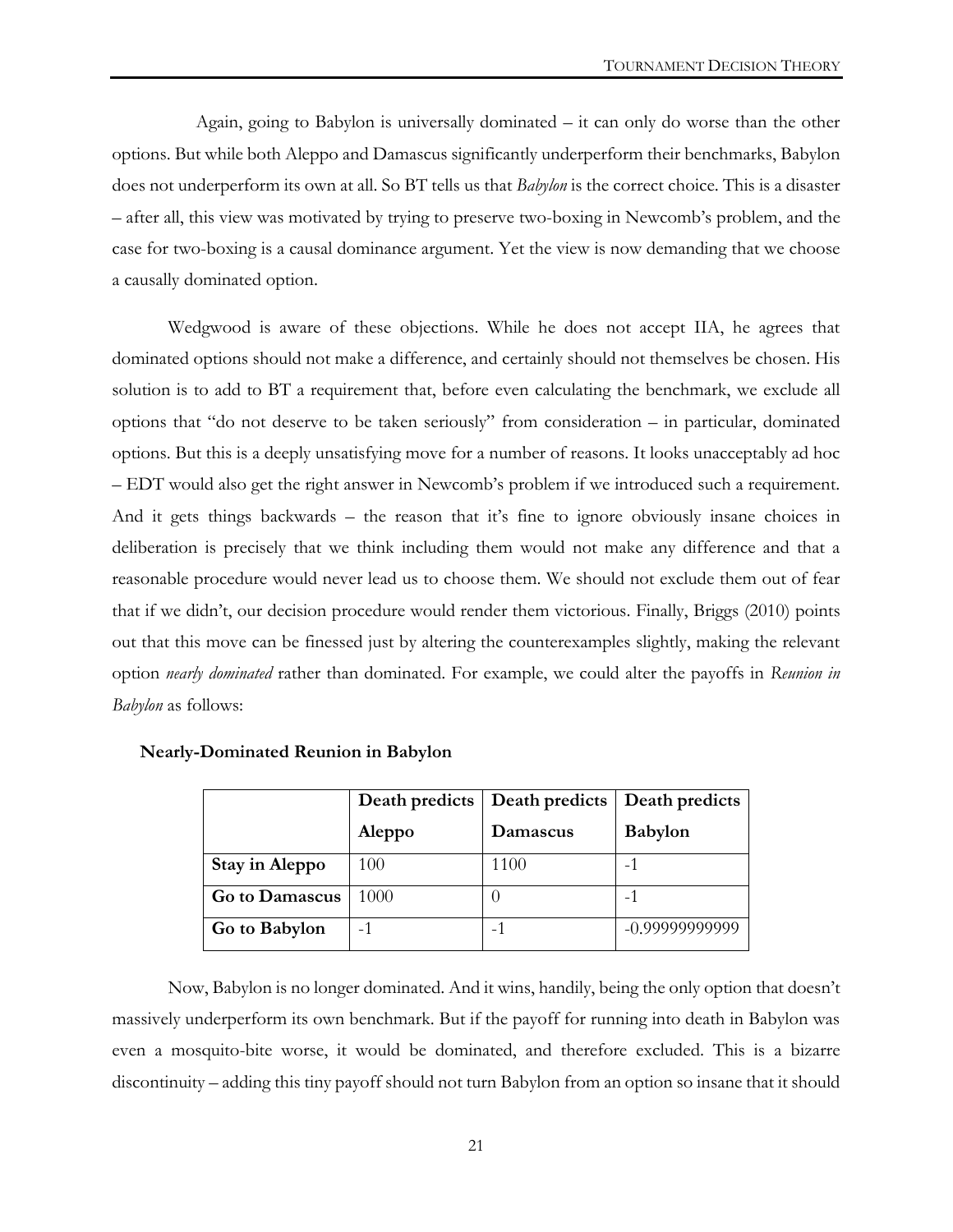be excluded from consideration outright to an option so much better than the alternatives that choosing it is required. Similarly, if violations of IIA arising from the introduction of dominated options are unacceptable, violations arising from the introduction of nearly-dominated options don't seem much better.

#### **The Self-Esteem Theorem**

One way to characterize the difference between ST and BT is to notice that in our examples, ST calculates the overall value of an option by looking at the relevant *row* of the payoff/evaluation matrix – the overall value of Aleppo is determined by the values in the "Stay in Aleppo" row. BT, by contrast, calculates the overall value of an option by looking at the relevant *column* of the matrix – the overall value of Aleppo is determined by the values in the "Death predicts Aleppo" column. Both of these ran into problems with IIA – Babylon's presence in Aleppo's row allowed it to be a spoiler for Aleppo under ST, and Babylon's presence in Aleppo's column allowed it to be a spoiler for Aleppo under BT.

But perhaps, one might hope, we just haven't been creative enough with our method of determining overall value from the decision-relative evaluations. Unfortunately, we can prove a theorem that will all but stamp out this hope.

Take a decision-relative value matrix for three-option decisions, and let  $O(X)$  be the overall evaluation of X, as a function of the various  $V_Y(Z)$ :

|             | $V_A$    | $\bf{V_B}$ | $\mathbf{V_{C}}$ |
|-------------|----------|------------|------------------|
| A           | $V_A(A)$ | $V_B(A)$   | $V_c(A)$         |
| B           | $V_A(B)$ | $V_B(B)$   | $V_c(B)$         |
| $\mathbf C$ | $V_A(C)$ | $V_B(C)$   | $V_{C}(C)$       |

Suppose, noticing the counterexamples to ST and BT, we want our overall evaluation to respect IIA. The addition of a third option, in other words, should not change the overall comparison between existing options. What does this mean exactly? Let  $P(X, Y)$  be a function representing this overall comparison, for instance, one that assigns 1 if  $O(X) > O(Y)$ , 0 if  $O(X) = O(Y)$ , and -1 if  $O(X) < O(Y)$ . What IIA tells us, then, is:

*IIA***:**  $P(X, Y)$  is a function P' of  $V_X(X)$ ,  $V_Y(Y)$ ,  $V_X(Y)$ , and  $V_Y(X)$ .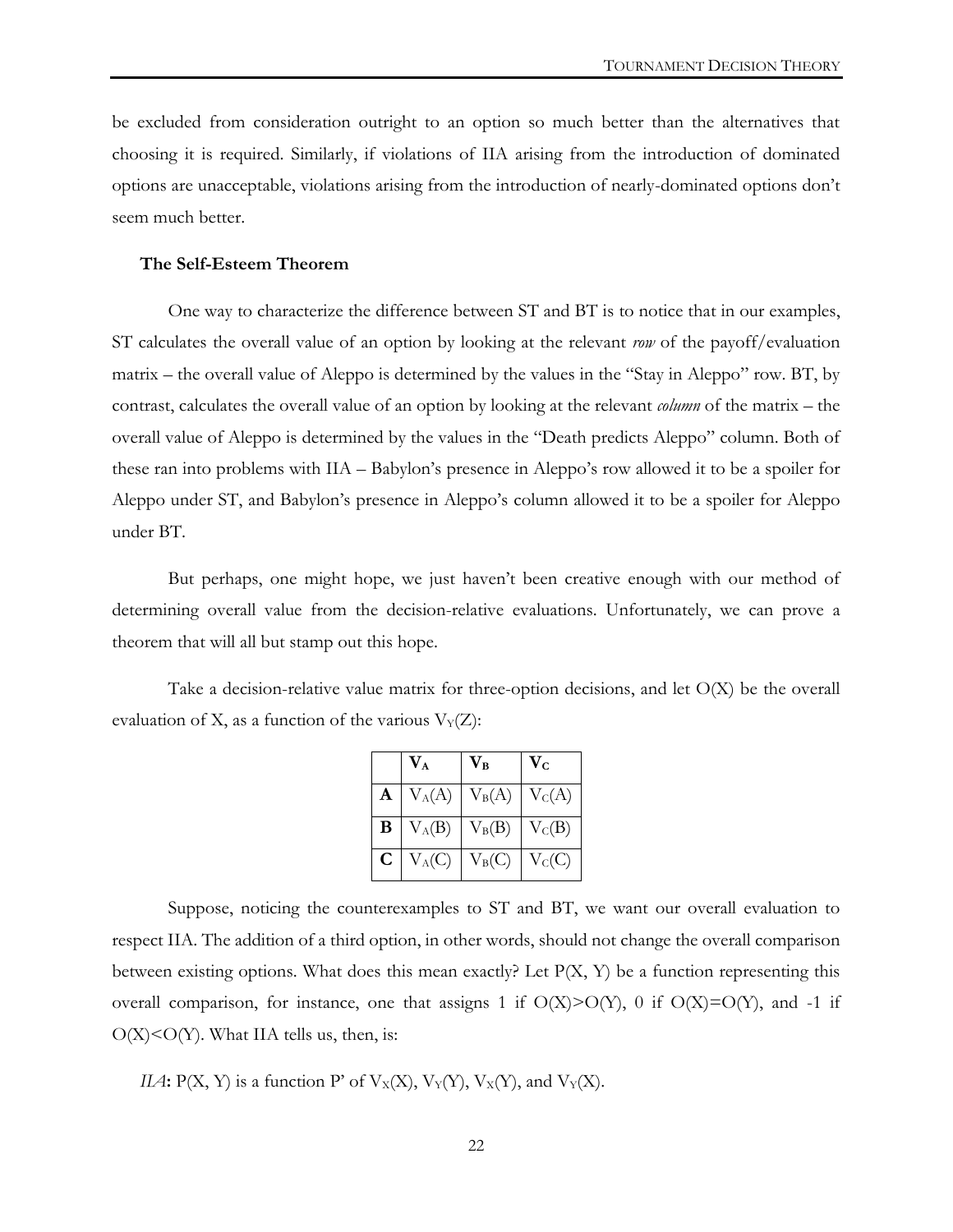This is to say that none of the entries in the C row and the  $V<sub>C</sub>$  column should make a difference to whether  $O(A) > O(B)$ . Note that this is a weak assumption – we are not assuming that the C-related entries cannot make a difference to  $O(A)$  or  $O(B)$  themselves, nor even that they cannot make a difference to the cardinal value of  $O(A)-O(B)$ . But even with this weak constraint, it turns out that there is only one way for this to hold.

*The Self-Esteem Theorem*: Given IIA,  $P(X, Y)$  is a function of X and Y's *self-esteem* – that is,  $V_X(X)$ and  $V_Y(Y)$  alone. [The proof of this theorem is given in the appendix]

The Self-Esteem Theorem is bad news for the project of generalizing the promising thought, which denies that in two-option cases you ought to pick the option with the higher self-esteem. In fact, recall that in our application, X's self-esteem  $V_X(X)$  is the causal expected utility of X conditional on X being performed – in other words, its evidential expected utility. This means that the only view that preserves overall comparisons with the addition of new options and can be cast in terms of decision-relative value is our old enemy EDT.<sup>15</sup> And we know EDT one-boxes in Newcomb's problem, which is exactly what we wanted to avoid.<sup>16</sup>

#### **Taking Stock, Part II**

If the promising thought is the hero of this paper, then we are now at the point in the narrative where they have hit their lowest point. The villain seems beyond defeat – every plan by our hero has failed. The promising thought was attractive because it seemed like it could give us our desired result in Newcomb's problem without the costs of CDT. And for a while, it did. But as soon as a third option was introduced, we ran into problems. Every attempt at generalization ran into massively counterintuitive violations of IIA, and sometimes worse. Moreover, we now have arguments to the effect that *any* way to make sense of decision-dependent evaluations will be forced to violate IIA or

<sup>&</sup>lt;sup>15</sup> The only *reasonable* view, at least. Technically, any overall value function in which O(X) is a function of EEU(X), even the trivial one that always assigns every option the same value, will also pass.

<sup>16</sup> A different but related result can be found in Briggs (2010). Translated into the general framework we are using for decision-dependent evaluation here, Briggs effectively shows that no overall evaluation can satisfy both of the following principles: **P:** For any actions A and B, if  $V_X(A) \ge V_X(B)$  for all X, and  $V_X(A) > V_X(B)$  for some X, then  $O(A) > O(B)$ .

**S:** Let V and V' be the decision-relative evaluation functions for two decision problems D and D', and O and O' be the overall evaluation functions for those two decision problems. For any actions A and B, if  $V_A(X) = V_A(X)$  for all X, and  $V_B(X) = V_B(X)$  for all X, then  $O(A) > O(B)$  iff  $O'(A) > O'(B)$ . The first is a kind of *pareto-optimality* constraint. The second is a kind of *self-sovereignty* principle slightly weaker than the IIA we use above.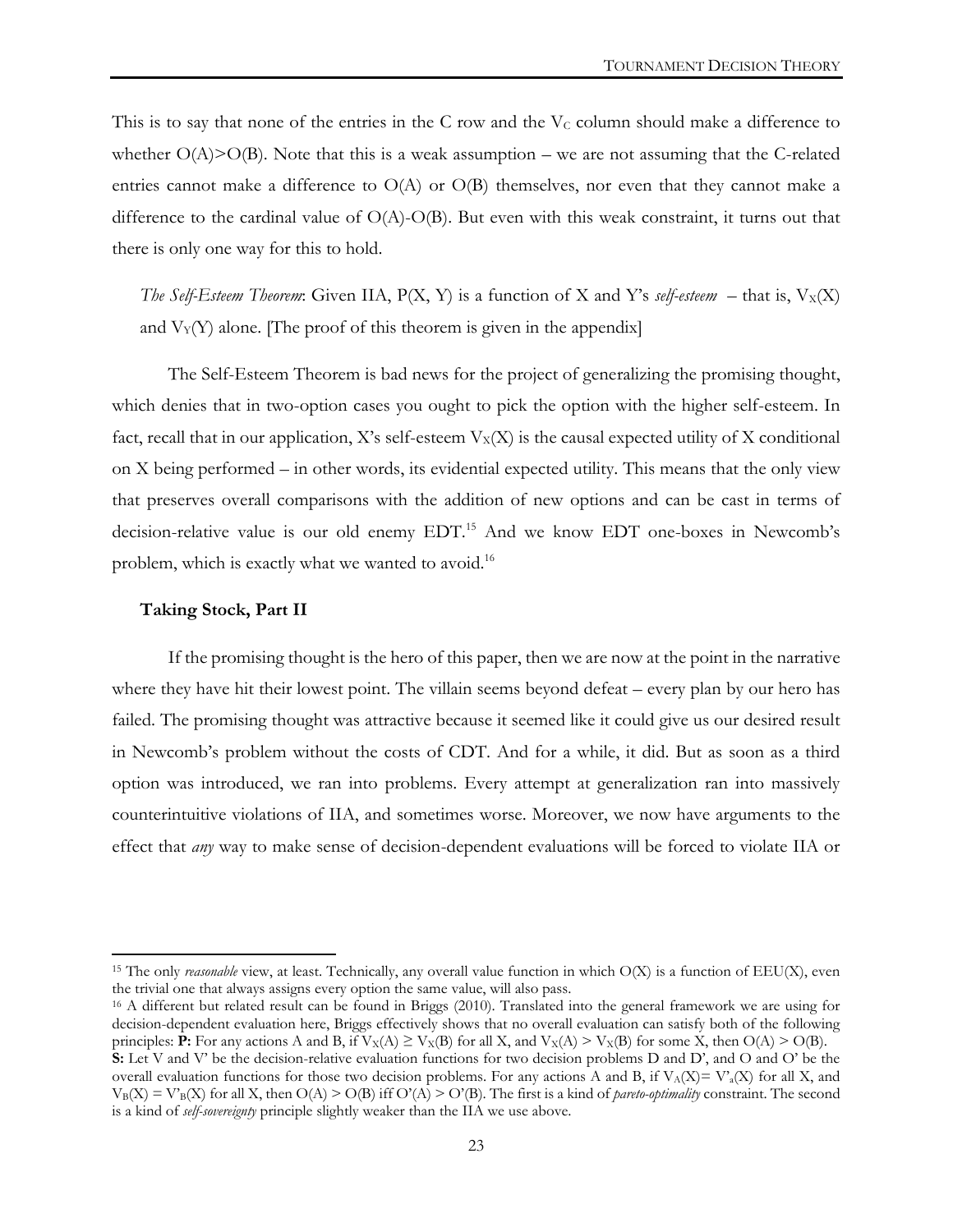abandon the promising thought. For two-boxers in Newcomb's problem, and for anyone who finds decision-dependent views appealing, things look grim indeed.

Things look so grim, in fact, that I think a diversion would be good for our psychological health. I promise the reader that if they are patient, they will get an ending with a happier fate for our intrepid protagonist. Meanwhile, let's interrupt our dry and demoralizing discussion of decision theory to tell a story about my favorite fictional sport, Calvinball.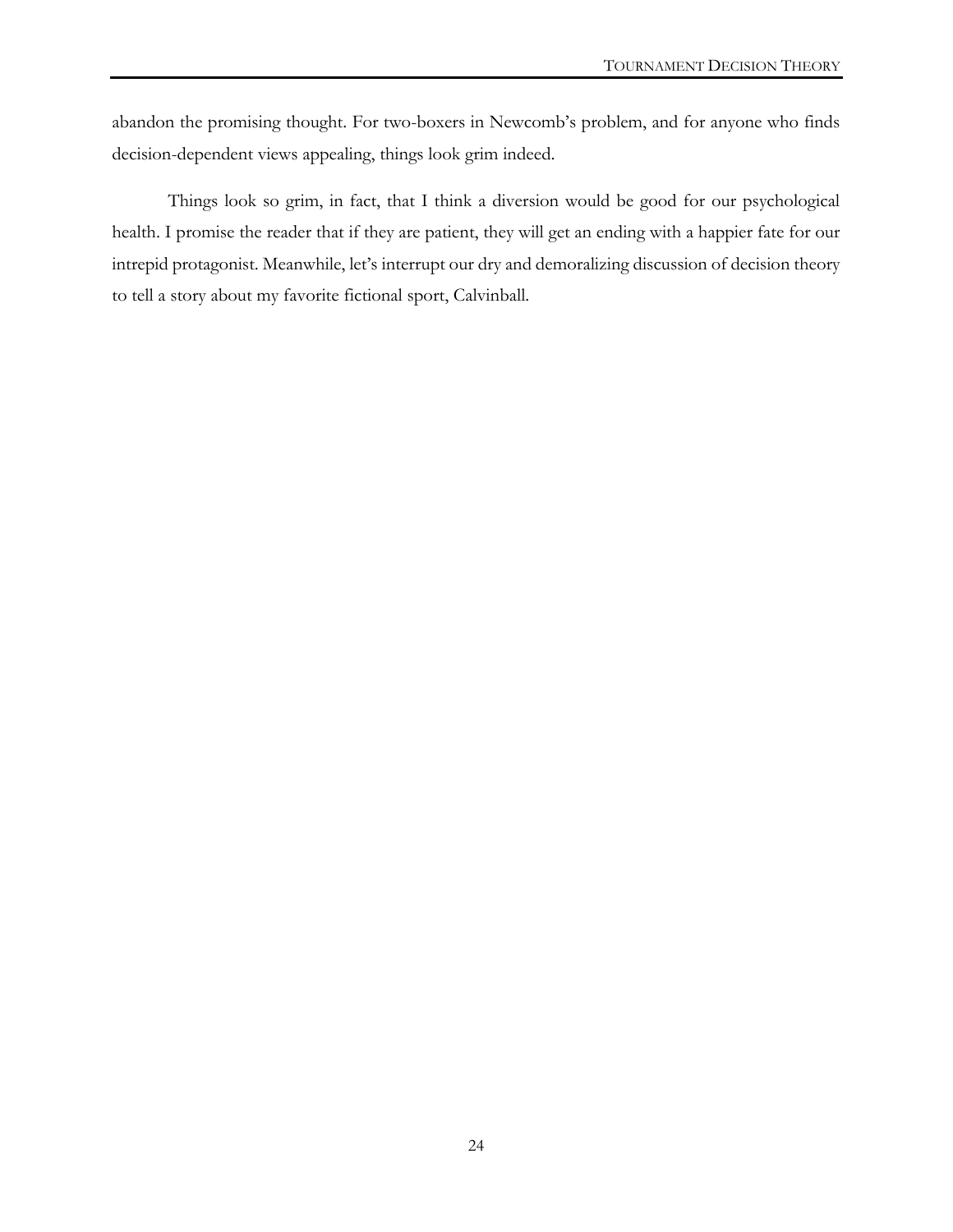## **V. Intermission: A Brief History of Calvinball**

Calvinball is always played between exactly two teams, who each try to score as many points as possible. Though it began as a casual diversion, soon enough the International Calvinball League was formed to settle the question of which team was the best.

The League quickly ran into a problem. Calvinball developed largely independently in many different places at the same time, and there was no common standard for the geography of the playing field. Each team had its own distinctive home field, and there was no obvious way to pick a privileged place for two teams to hold their match. So the League ruled that each match would be composed of two individual games, one on each team's home field, and the scores would be combined.

Here is a representation of a notoriously controversial match in the Mesopotamian division, between Aleppo and Damascus:



Each colored circle is a team, and each line is a game played between them, the red line representing a game played on the red team's field, and the blue line a game played on the blue team's field. The score for each game is above the line.

This outcome was something of an embarrassment for everyone involved – each team lost on their own field. And the scores were symmetrical, so there was nothing for the officials to do but declare the match a draw. Nobody was happy with this result, so after a period of intense training, a hotly anticipated rematch was held:

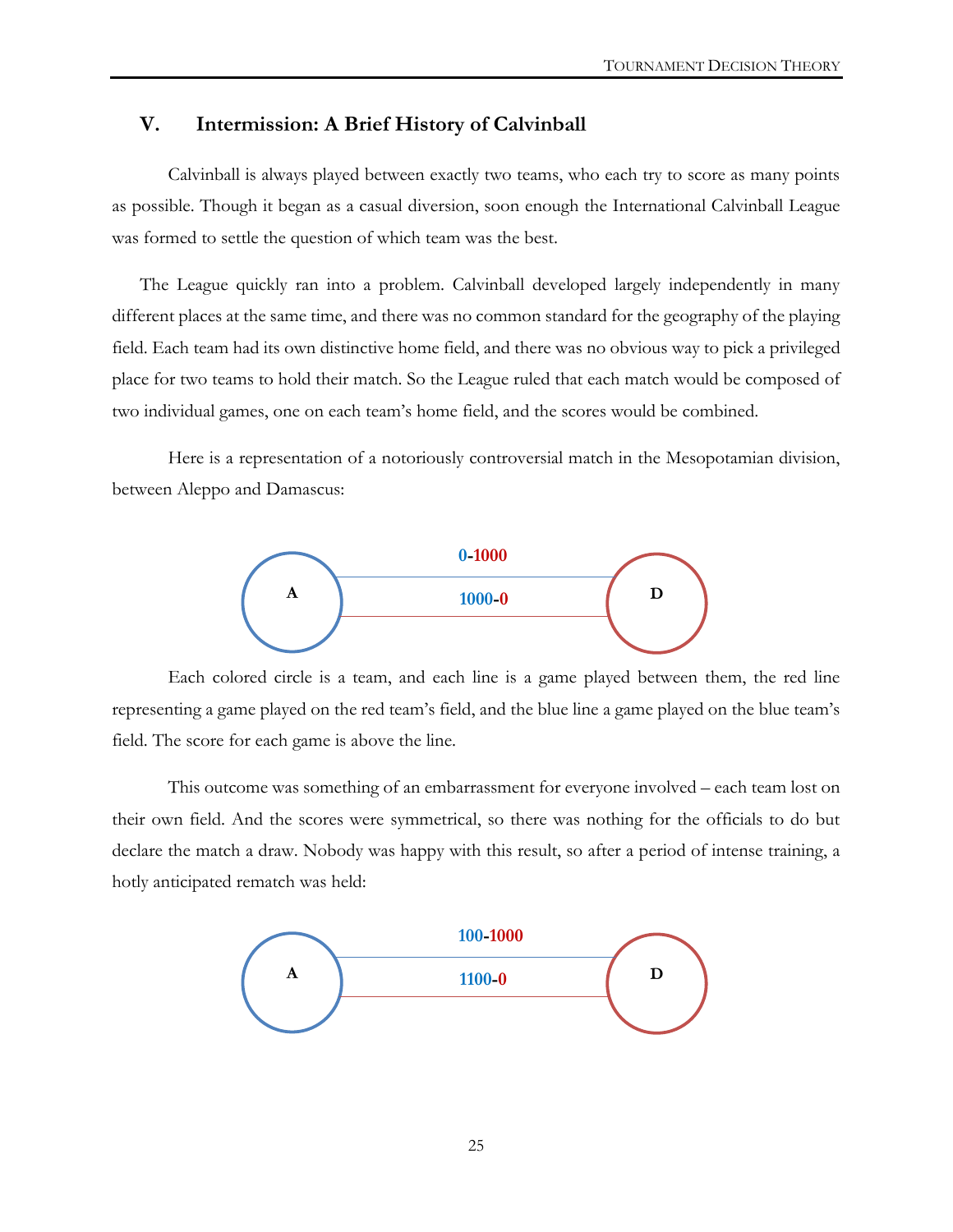The teams split games again, but this time the result was not symmetrical – Aleppo's margin of victory was significantly greater, and it was declared the victor.

So far this has been an account of how individual matches of Calvinball are scored. Of course, there are often more than two teams in a Calvinball competition. For a larger tournament, the League decided to choose a round-robin format, where each team plays a match against each other team.

To illustrate, here is a tournament in which the Aleppo and Damascus teams competed with a new upstart team, the Coinflippers:



Once again, each team split individual games against each other team. But because of the margins of victory, the Coinflippers won both of their *matches*, while Damascus and Aleppo each tied once and lost once. For the purposes of scoring the tournament, the League decided to take into account only information about which teams defeated which, and we can simplify our diagram to reflect this. The arrows point from the winners to the losers of individual matches, and parallel lines represent a draw. We can call this the *defeat graph* for the tournament:

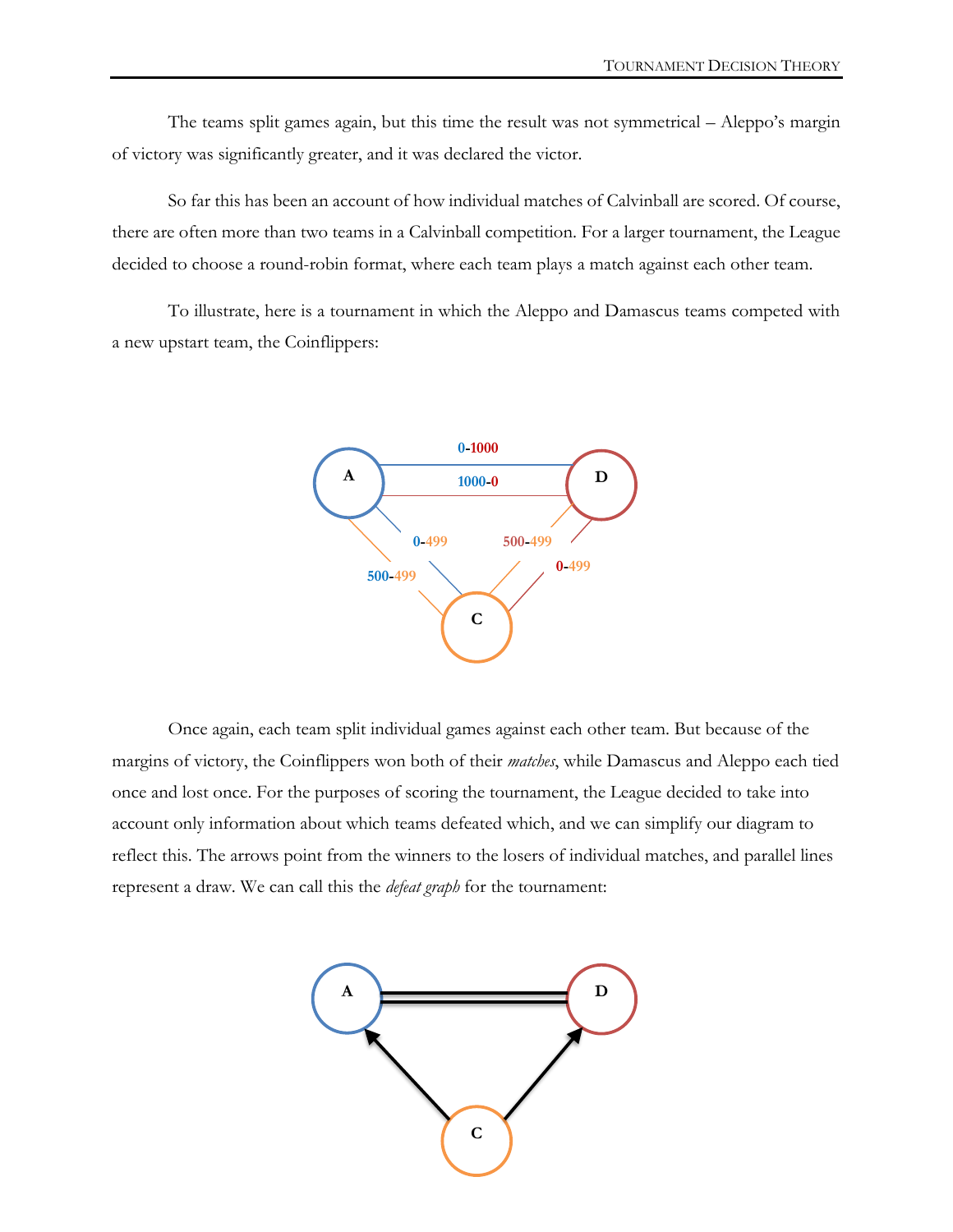Now, we haven't said anything yet about exactly how the overall winner or winners are chosen based on a tournament's defeat graph, but here it is not hard to guess; any reasonable way of scoring, it was decided, would respect the *Condorcet Principle*: if a team defeats every other team, then it wins.

Past this, however, there was some disagreement over how to score the overall tournament. One tournament with five teams ended up like this:



The controversy over the winner was heated. B argued that they alone should win, and A argued that it should share the victory with B, but ultimately the League opted for a conservative view. They decided that a winner had to defeat *all* of the losers. Here, A, B, and C each beat D and E. But none of A, B, and C beat the other two. So the rules demanded that A, B, and C had to share the crown, represented here by their nodes being filled in with champion's gold. There was some grumbling, but the League had a method for picking a winner or winners in every possible Calvinball tournament, and so it has remained ever since.

## **VI. Tournament Decision Theory**

As the reader will have surmised, my proposal is that we understand decision problems by analogy with the story I just told. According to the view I will call *Tournament Decision Theory* (TDT), we can understand a choice situation as a tournament between options. These options do not all compete against each other on the same field at the same time – each option battles each other option separately, head-to-head. The deontic status of each option is determined by the results of these matches.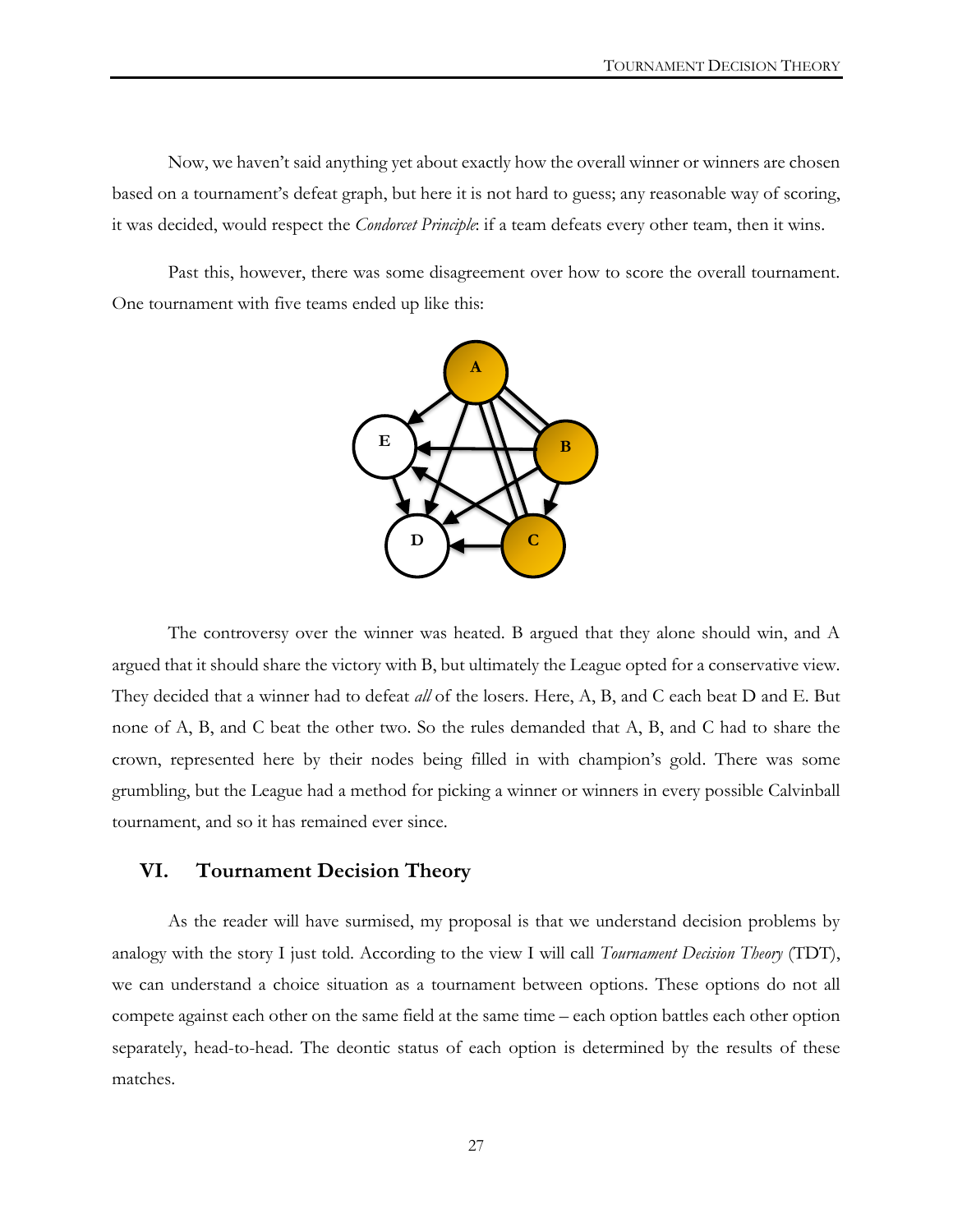TDT is less a specific view than a template for building a view; there will be many incompatible views which fall under the TDT framework. We can think of each possible elaboration of TDT as having two essential parts: first, it has a way to determine the head-to-head *match results* between options – each match should have a winner and a loser, or be a tie. Second, we need a way to pick the winners of the tournament based on the match results – that is, based on the tournament's defeat graph. A function from a tournament's defeat graph to the subset of the players representing the winners is what mathematicians and social choice theorists call a *tournament solution*. <sup>17</sup> Tournaments have already been studied mathematically in depth as potential solutions to voting problems; here we will borrow this tool as a way of dealing with individual decision-making in decision-dependent circumstances. 18

Ultimately, what is most important to us in the context of decision-making is placing our options in deontic categories – dividing our options into the permissible and the impermissible. The "winners" of the tournament, then, are the permissible options. The other options are impermissible. A fully developed Tournament Decision Theory could have more fine-grained tournament rankings to capture the sense in which some impermissible options are worse than others, but for now we will set that aside.

So far, this framework is extremely general. It is general enough to accommodate CDT and EDT – if we determine match results by comparing evidential expected utility or causal expected utility, then any reasonable tournament solution will deliver the results we expect from those views.

But this is not a particularly illuminating way to understand those approaches. That is because both CDT and EDT compare any two options according to their place on a single fixed evaluation no matter which two options we are considering – the evaluation in terms of CEU or EEU respectively. In this way, CDT and EDT treat the competition between options as rather like weightlifting. There is a certain amount that each weightlifter can lift, and it doesn't (we'll assume) vary across contexts or depend on who they are lifting against. You *could* run a weightlifting competition by having each weightlifter square off against each other weightlifter in a head-to-head

<sup>&</sup>lt;sup>17</sup> Because we allow ties between options, we are dealing with what are sometimes called "weak tournaments", in contrast to "strong tournaments" which require that every match result have a winner and loser. Most mathematical work on tournaments concerns strong tournaments. Fortunately, there are systematic ways to generalize common tournament solutions to weak tournaments while preserving many of their attractive properties. See Brandt, Brill, & Harrenstein (2014). <sup>18</sup> Laslier (1997) summarizes roughly a decade of early work on tournament solutions in social choice.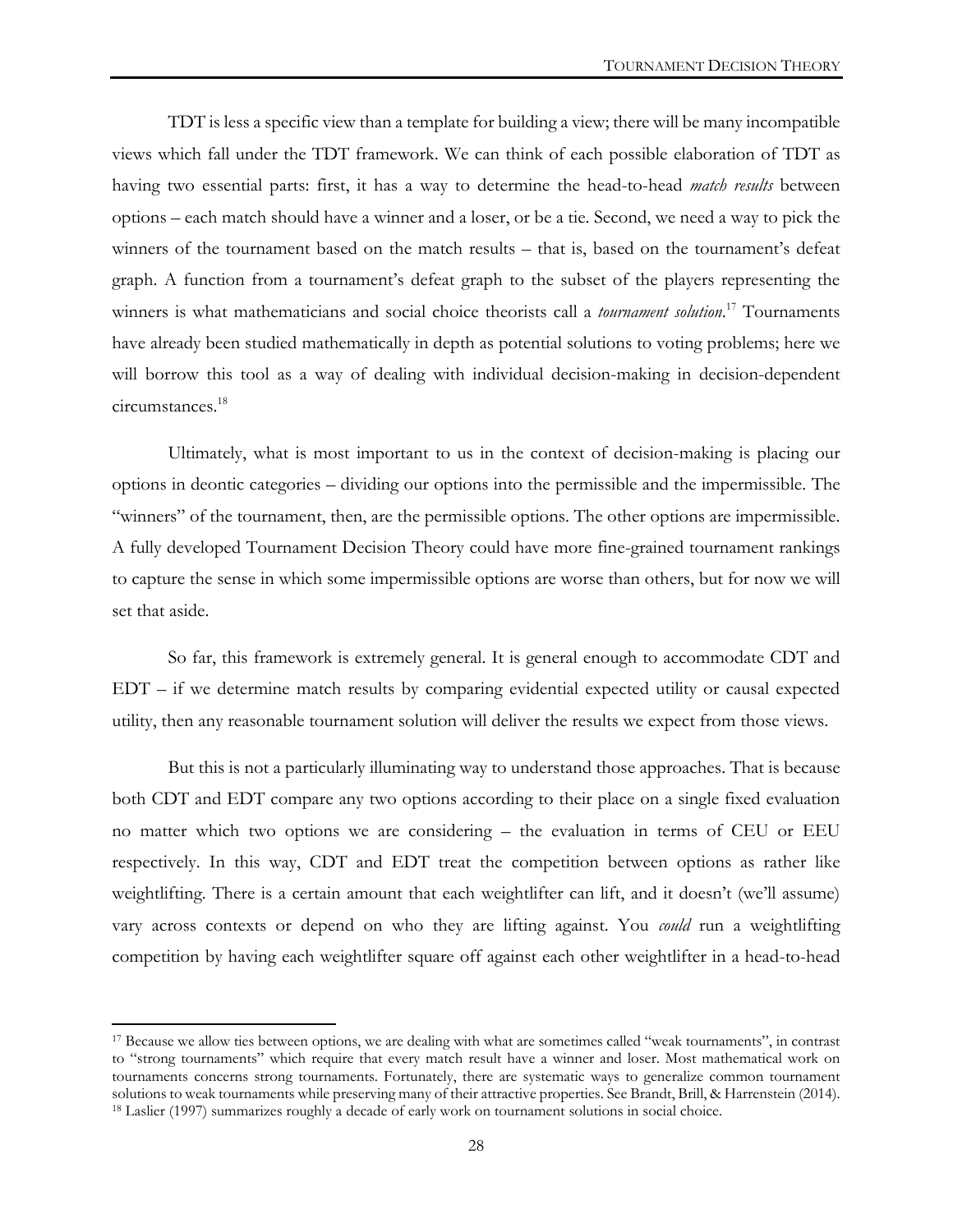match, but this would be wasteful – you'll get the same results more straightforwardly by just checking once how much each weightlifter can lift and then giving the crown to whoever lifts the most.

TDT starts to become interesting as a genuine alternative when we do not have this kind of single fixed evaluation, and in particular when it makes sense to compare options two at a time – that is, when the competition between options seems more analogous to Calvinball than weightlifting. It is especially appealing when our method of comparison looks *essentially contrastive*. Thinking about decisions in terms of *regret* is one example. Arguably, regret is always relative to some particular other option – one regrets doing this *rather than* that. It is also appealing when we have a method of comparing two options that does not easily generalize to three options or more.

This should be sounding familiar, of course. These are exactly the conditions we found ourselves in trying to make sense of decision-dependence in general, and in our attempt to avoid the pitfalls of CDT in particular. I promised that the promising thought would have a happier ending. Tournament Decision Theory is the help it needs.

#### **The Promising Thought Redux**

For the rest of this paper, I will explain how a fleshed-out version of TDT might handle cases of the sort we have been discussing. The promising thought is ready to take the spotlight again – this time as the way to settle individual matches between options. That is, for any two options X and Y:

- i) If  $V_X(X) V_X(Y) + V_Y(X) V_Y(Y) \ge 0$ , X defeats Y.
- ii) If  $V_X(X) V_X(Y) + V_Y(X) V_Y(Y) = 0$ , X ties with Y.

This is enough to determine the results of any match between two options. Before we have any deontic implications, however, we have to add a tournament solution. There are a number of interesting prima facie plausible candidates for such solutions, each of which will have different properties. For example:

1) The *Top Cycle* (or Smith Set): the smallest set of options that defeats every option outside the set.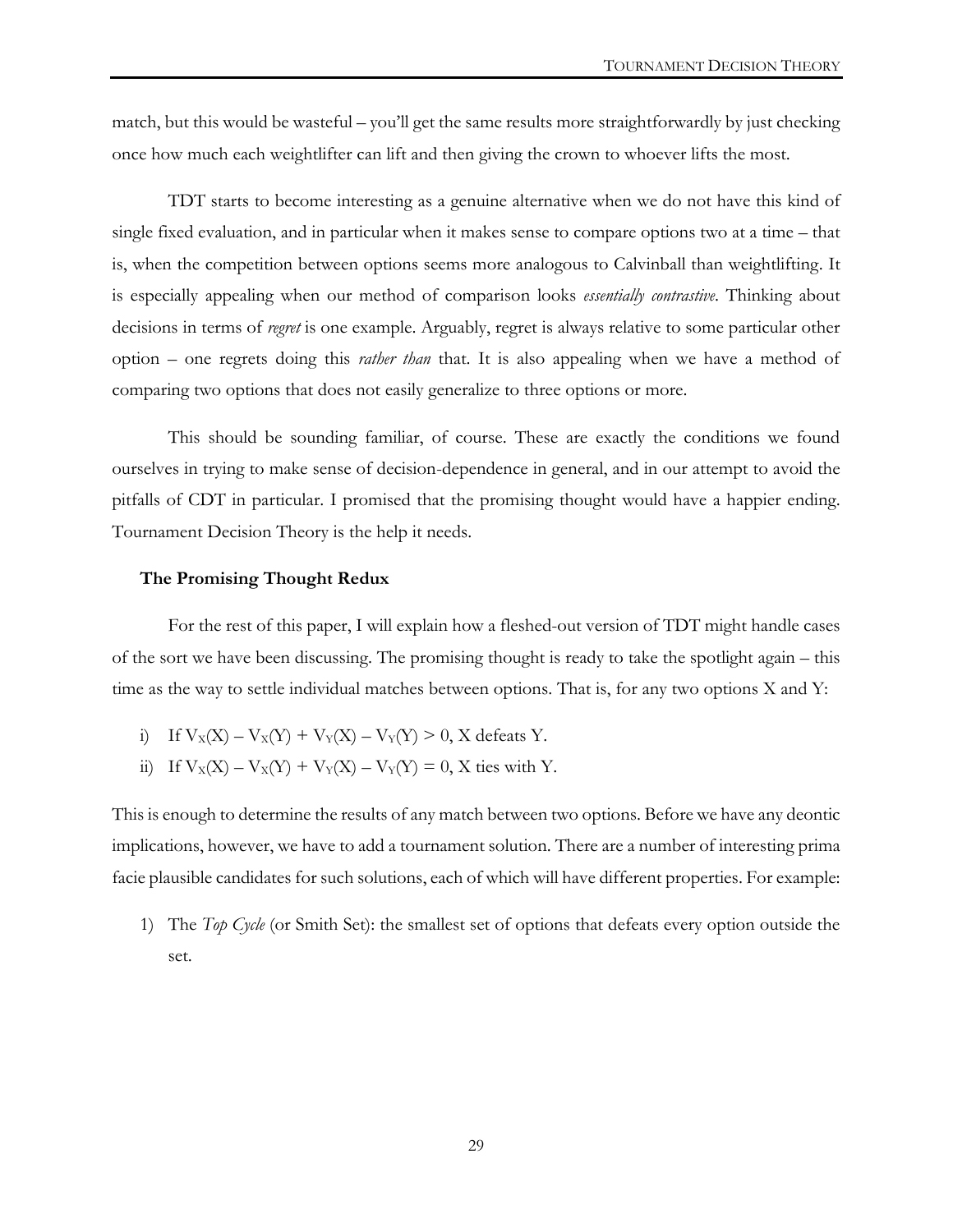- 2) The *Uncovered Set*: the set of all options that are not *covered* by other options, where X covers Y if anything that defeats X defeats Y, and either something defeats Y that doesn't defeat X or X defeats something that Y doesn't defeat.<sup>19</sup>
- 3) The *Banks Set*: the set of all the top options in maximally extensive transitive sub-tournaments.
- 4) The *Bipartisan Set*: the set of all options that are played with some probability in the Nash equilibrium strategy of a game in which each player selects an option, and wins if it defeats the opponent's.

Assessing the relative virtues of these and other possible tournament solutions is an important task for a complete development of tournament decision theory, but it is beyond the scope of this paper.<sup>20</sup> They share certain general properties in common – for instance, they are all *Condorcet* solutions, in virtue of the fact that if an option beats every other option, it is always selected as a unique winner. In small tournaments, they overlap significantly. In fact, in all the cases we've discussed, their implications are identical.

For illustration, however, I'll assume the *Top Cycle* as our tournament solution, as the International Calvinball League did in our story. This is not because the top cycle is unambiguously the best solution; in most contexts, it is generally thought to be too conservative in picking winners. It is the least *discriminating* of the tournament solutions that are seriously considered – every plausible alternative picks a subset of the top cycle as winner. But it is discriminating enough to get results in the cases we've worried about, and it will be useful as an example of how a tournament solution can place meaningful constraints on potential counterexamples.

With this in hand, I give the defeat graphs for each of the decision problems we have discussed so far:

<sup>&</sup>lt;sup>19</sup> This is one interpretation of a covering relation. See Penn (2006) for discussion of alternative covering relations and their properties.

<sup>&</sup>lt;sup>20</sup> For an overview of the common proposals solutions see Laslier (1997).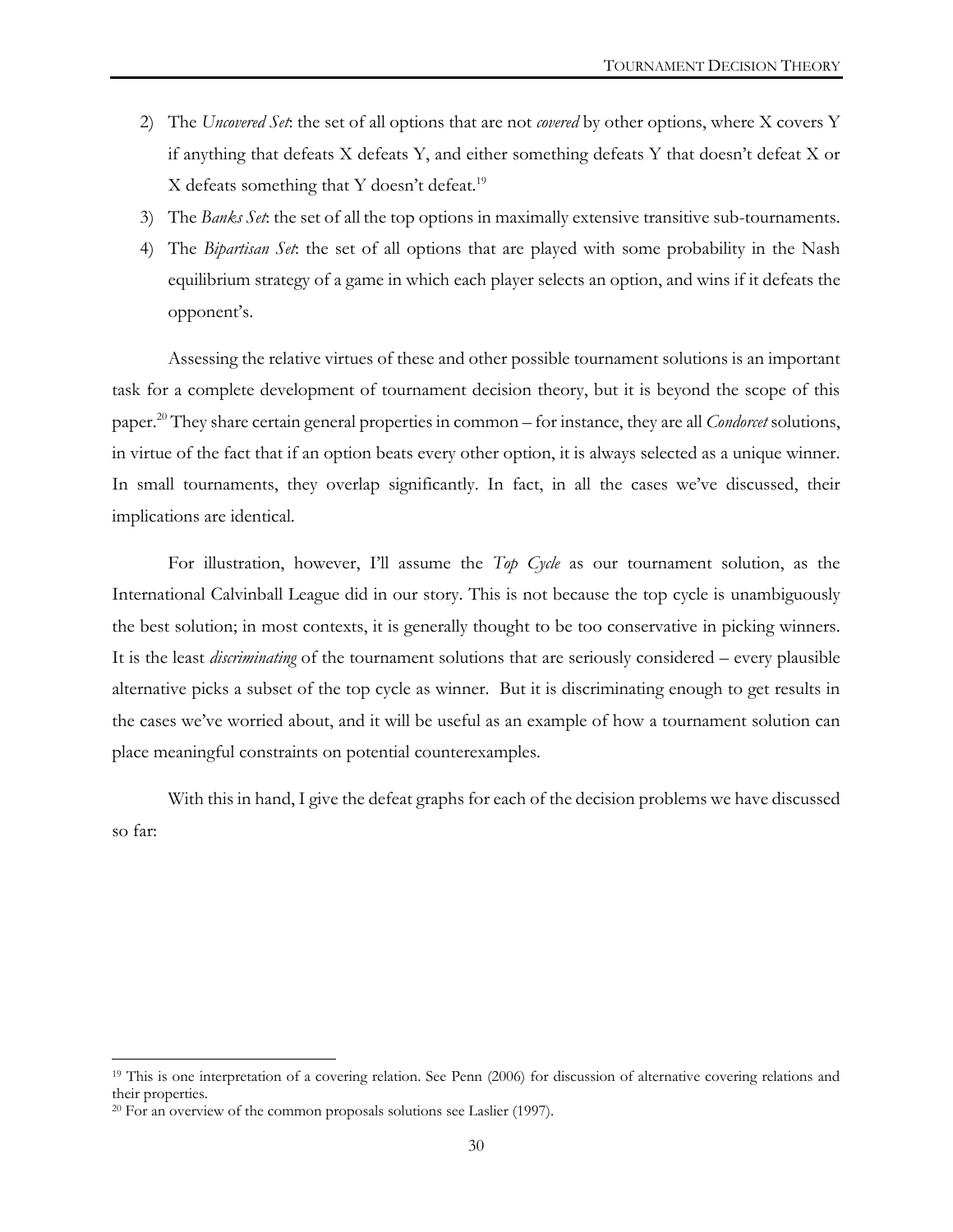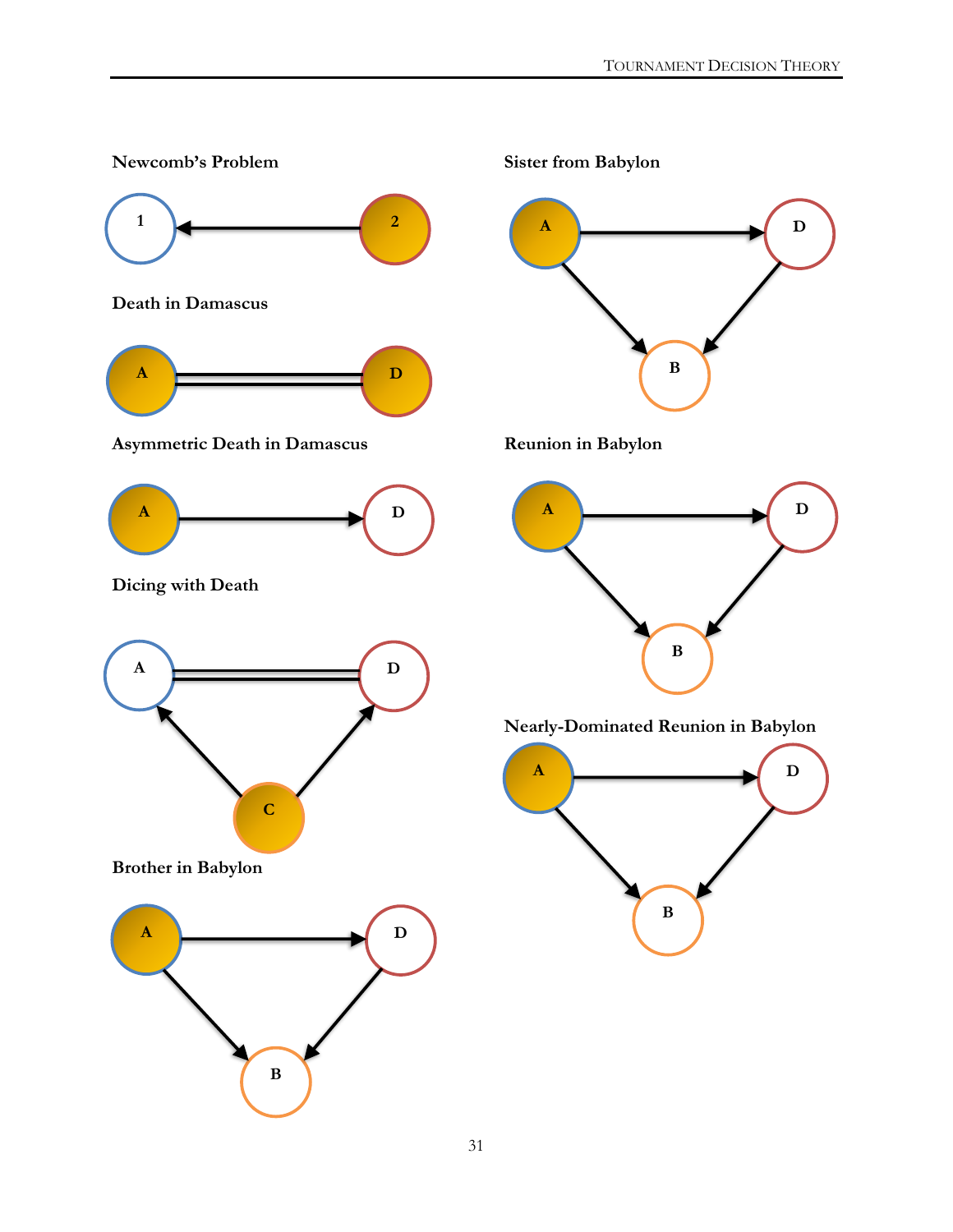This looks encouraging! All of these results are intuitively correct. So TDT has been able to get an attractive set of implications that have eluded all our other attempts. Because match results are determined in accordance with the promising thought, and the winner of a two-option tournament is just the winner of the match between the options, TDT is trivially going to agree with the promising thought in all such cases. But it does not fall to the counterexamples against other extensions of this thought. <sup>21</sup>

For all we've said so far, however, it might be that we simply haven't chosen the right examples. Didn't the Self-Esteem Theorem show us, after all, that no view that respects the promising thought was going avoid violating IIA, and doesn't that mean that some counterexamples must be lurking of the sort that sink the Sum and Benchmark theories?

For the rest of the paper, we will look carefully at the relationship between tournament decision theory, dominance, and the independence of irrelevant alternatives, and we will see why the nature of our tournament solution guarantees that we cannot construct counterexamples as severe as those facing other extensions of the promising thought.

#### **Not All Irrelevant Alternatives Are Equally Irrelevant**

Let us return to the Self-Esteem Theorem. What that theorem showed is that there is no way to assign an overall value to options on the basis of their decision-relative evaluations that both a) preserves the overall comparison between two options with the addition of a third, and b) doesn't ground the overall evaluation purely in each option's self-esteem. What does this mean for TDT?

The first thing to note is that there is a clear sense, for the tournament decision theorist, in which comparison between options is unaffected by additional options. The individual *match* results are a kind of comparison, and they are determined entirely by four decision-relative values which are not affected by further additions to the option set.

The second thing to note is that unlike the Sum and Benchmark theories, TDT does not determine an option's deontic status on the basis of its place on any assignment of overall value to each option – it does it on the basis of essentially pairwise comparisons. These pairwise comparisons

<sup>&</sup>lt;sup>21</sup> The reader may have noticed that there are two possible defeat graphs with three options which we have not considered. They do not correspond to any of the cases we have been discussing, and different plausible tournament solutions give different verdicts about cases represented by those graphs, so we may set them aside for our purposes.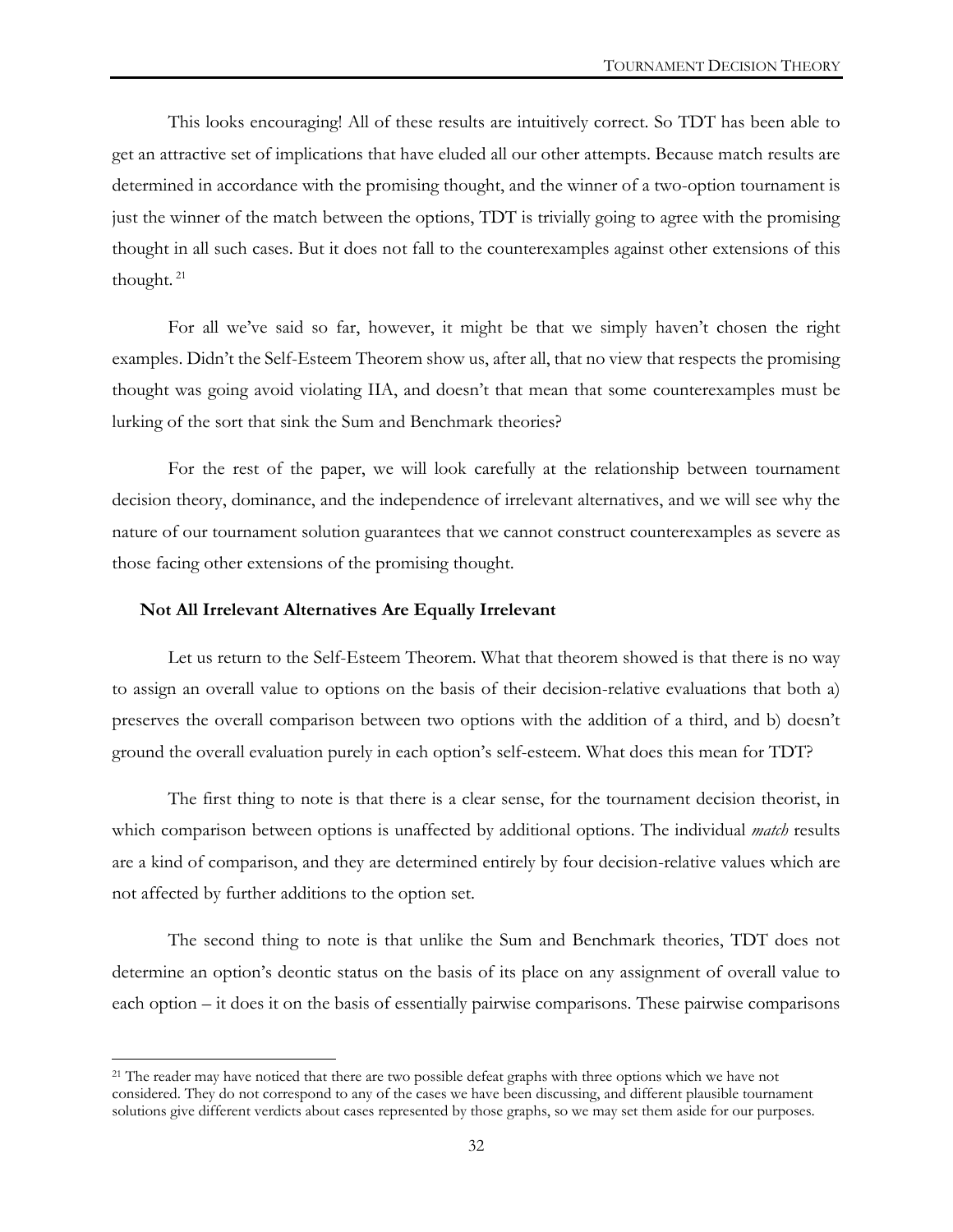do not correspond to relative placement on any single evaluative scale. So there isn't any overall evaluation, in the same sense, for which we can even *ask* whether IIA holds.

Now, we *could* take the assignment of deontic status itself as a kind of overall evaluation – for example, setting the overall value of an option as 1 if TDT judges it permissible and 0 otherwise. The third thing to note is that in fact *nobody* accepts IIA as we've formulated it applied to deontic status in this way. Everyone agrees that adding a third option can affect the relative permissibility of existing options in at least the following way: if between A and B, A is permissible and B is not, then the addition of a third option can change the relative permissibility of A and B if C is *obligatory*.

It would be nice to say that this kind of "violation" of IIA is the only sort licensed by TDT. But it does license another kind of violation which not every theory accepts. This is guaranteed by the non-transitivity of defeat. The following is a case that Hare & Hedden (2016) use as part of an argument against CDT:

#### **Three Crates**

A perfectly reliable demon has made a prediction about which of three boxes you will choose, and filled them appropriately as follows:

|                 | Demon | Demon                                | Demon |
|-----------------|-------|--------------------------------------|-------|
|                 |       | Predicts A   Predicts B   Predicts C |       |
| <b>Choose A</b> | 1000  |                                      |       |
| Choose B        | 1001  |                                      |       |
| <b>Choose C</b> |       |                                      |       |

The causalist, Hare & Hedden claim, must say something quite implausible: that C is the only permissible option. Their argument, roughly, is that a rational, self-aware adherent of CDT will not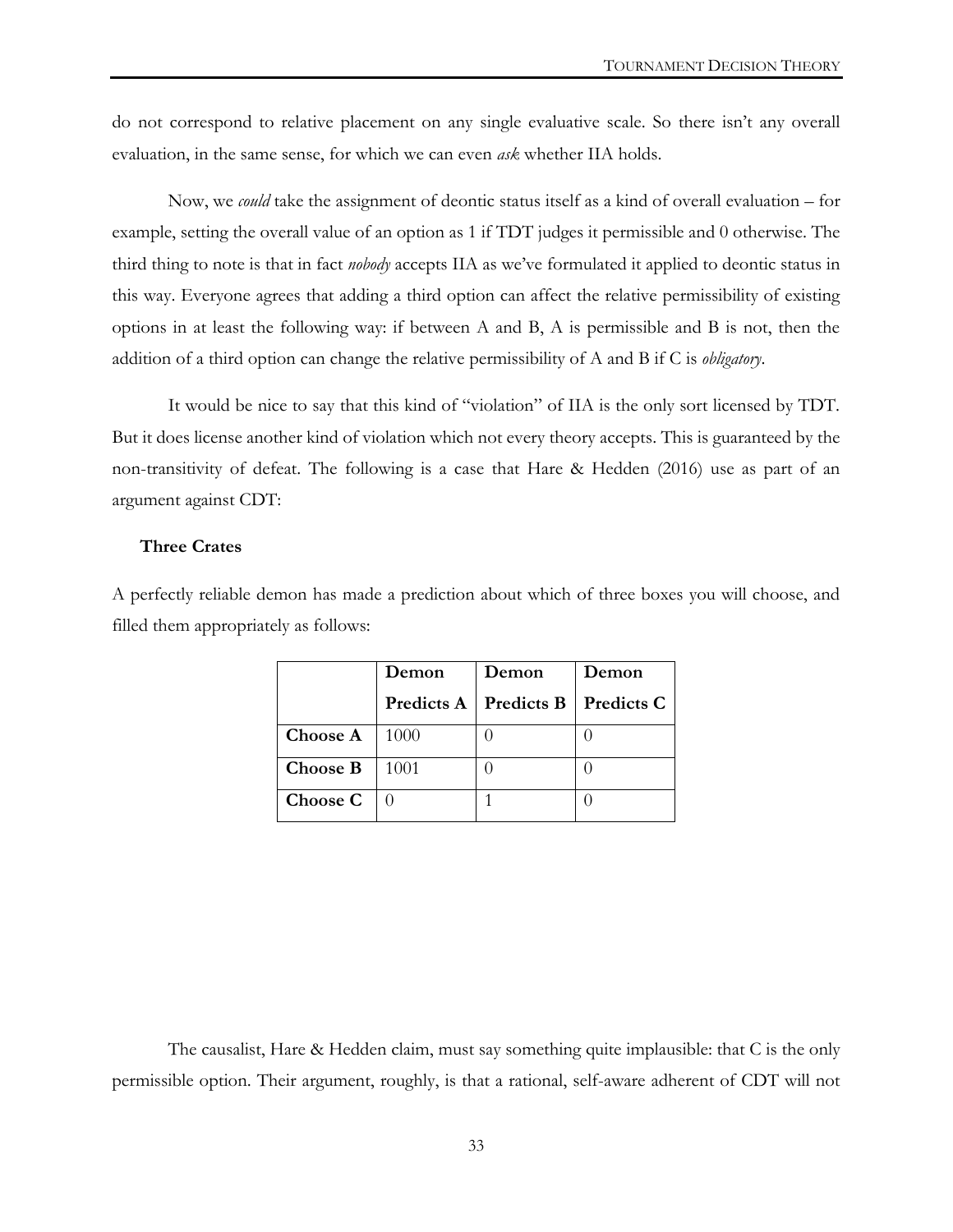choose an unratifiable option.<sup>22</sup> Choosing A is not ratifiable, because conditional on Choosing A, Choosing B looks better by CDT's lights. Choosing B is not ratifiable, because conditional on Choosing B, Choosing C looks better by CDT's lights. But conditional on choosing C, choosing C is fine, because the prospect of everything is equally dim. And the reader can check for themselves that indeed, on the three variations of CDT that attempt to respect ratifiability, choosing C is the only potentially permissible option.

What does TDT say? Here is the defeat graph:



A, B, and C are in a *defeat cycle*. On any tournament solution, this means the tournament is a three-way tie, and all options are permissible. We may notice, however, that between A and B, we have a case of causal dominance. So A would be impermissible if those were the only two options. This is a case where TDT entails that adding a third option can take an option that was previously *impermissible*, and render it permissible. And while every theory allows that a third option can kick a permissible option down into impermissibility, not every theory allows that a third option can kick an impermissible option *up* into permissibility.

This is one additional violation of IIA that TDT must accept. But not all violations of IIA are equal, and I think this one is relatively plausible. I think it is not absurd to respond to *Three Crates* with something like the following thought: "I should pick B over A, because B dominates A. But between B and C, I should pick C, since it dominates *in the situations I expect to be in*, conditional on picking either.

<sup>&</sup>lt;sup>22</sup> Actually, the principle they use is a bit weaker than this, but the details don't matter for our purposes here.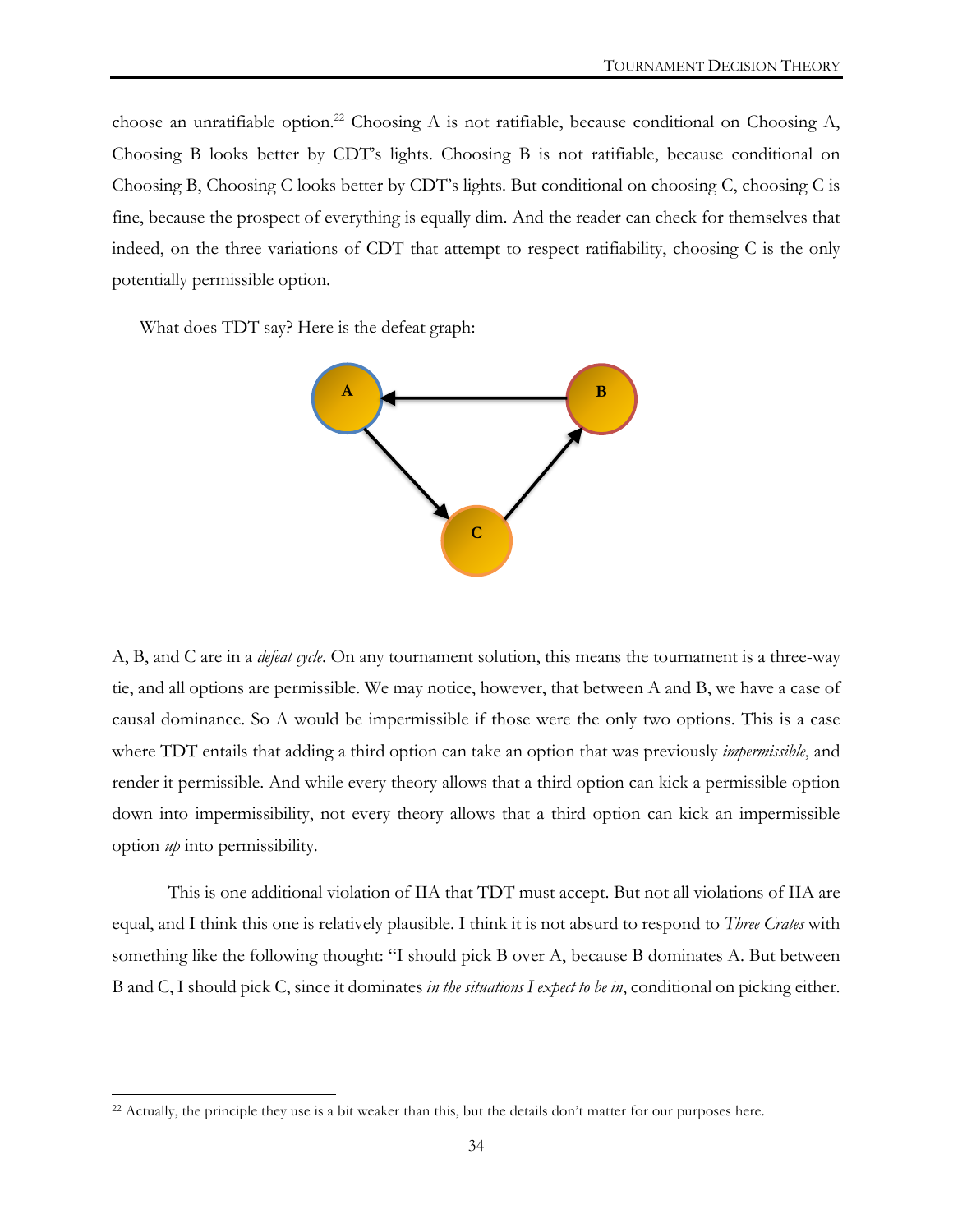And between C and A, I should pick A, for the same reason. So no option seems unequivocally better than the others, and I might as well pick any."

*Three Crates*, in other words, is a genuinely puzzling case, and while I think Hare and Hedden are right that picking C is not obligatory, TDT's shrug of a judgment does not look patently unreasonable, even though it entails bumping up an option's permissibility from some two-option Newcomblike cases. At the very least, it looks like an *improvement* on the judgment of CDT. Even if the reader is not completely sold, I want to at least make the case that this is about as bad as it gets for TDT, and contrast it to what I think are the much more serious problems faced by the Benchmark and Sum Theories.

## **Dominance and the Influence of Alternatives**

Let us say an option *strongly DR-Dominates* another option if it is better on every decisionrelative evaluation. In our decision-theoretic application, any option that is strongly causally dominated is also strongly DR-dominated, and any option which is weakly causally dominated is strongly DRdominated on the minimal assumption that the agent's conditional credence in each causal situation is non-zero. So what goes for DR-dominance goes for causal dominance as well; for convenience, I will just refer to strong DR-dominance as *dominance*. The *Top Cycle*, recall, chooses as permissible the smallest set that defeats all options outside the set. Here are a few more or less straightforward facts about defeat, dominance, and the top cycle.

- 1) If X dominates Y, then X defeats Y.
- 2) If X defeats Y, then Y is in the top cycle only if X is.
- 3) If all options defeat X, then X is not in the top cycle.
- 4) If X is in the top cycle, then X remains in the top cycle with the addition of Y unless Y defeats all options.
- 5) If X is not in the top cycle, then X remains outside the top cycle with the addition of Y unless Y is in the top cycle.
- 6) If X defeats all options, then X is the only member of the top cycle.<sup>23</sup>

From this, several things follow about deontic status:

<sup>&</sup>lt;sup>23</sup> All of these properties of the top cycle are trivial to prove and well-understood. Laslier (1997) contains discussion and proofs of some of these and other properties of the top cycle and other tournament solutions.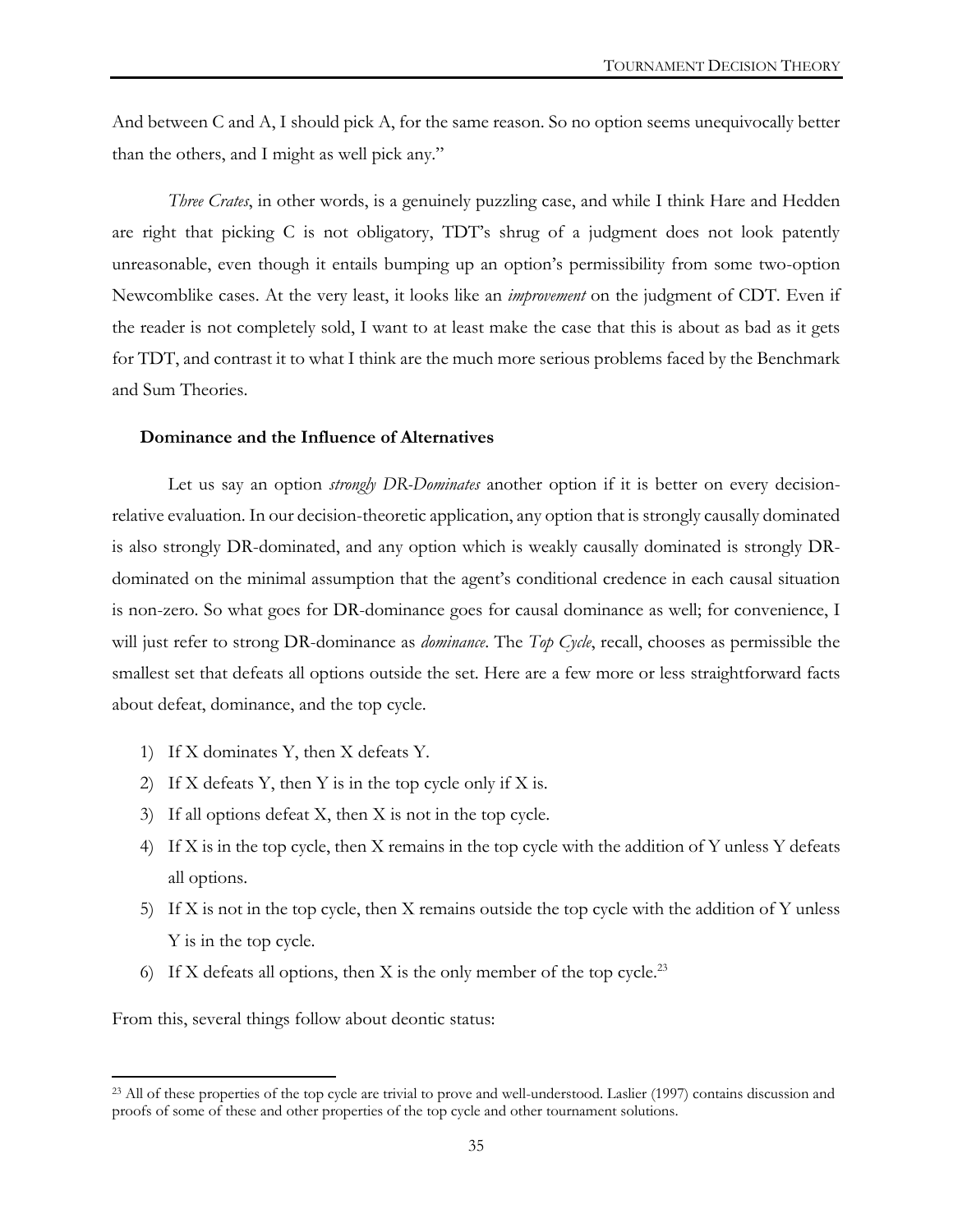- 7) (From 1, 2) No dominated option is ever permissible unless the option that dominates it is also permissible.
- 8) (From 7) No dominated option is ever obligatory.
- 9) (From 1, 3) No option that is dominated by every other option is permissible.
- 10) (From 4, 5) Adding an impermissible option never affects which options are permissible.
- 11) (From 1, 2, 4) Adding a dominated option never makes a permissible option impermissible.
- 12) (From 6) If an option dominates all other options, then it is obligatory.

Evidential Decision Theory notoriously violates 12 in Newcomb cases. Benchmark Theory, without the ad hoc stipulation that dominated options be removed from consideration from the outset, violates all but 12. Sum Theory violates 10 and 11.

The *Babylon* cases are so counterintuitive, I suggest, precisely *because* they are violations of these plausible constraints. Respect for these constraints, however, simply falls out of the properties of our tournament solution, and effectively guarantees that cases like *Three Crates*, where adding a permissible option bumps an impermissible option into the winner's bracket, is the only suspicious violation of IIA we'll be able to find.

Like Wedgwood, then, we accept that our view violates IIA in some respects. But we are able to systematically preclude the most implausible violations without resorting to undermotivated outright exclusion from consideration. We also avoid the kind of discontinuity around the point of dominance that Wedgwood's fix offers. The difference between causally dominated and nearlydominated options, on TDT, is not a matter of kind, and we do not evaluate them in a fundamentally different way. If the matches between Babylon and other options were not close (as they are not, in our examples), then tiny changes to one of its outcomes will not make a difference to the overall results whether or not they save it from outright causal domination.

#### **Conclusion**

What I have tried to develop in this paper is an approach to decision-making which, though available in principle to any theorist, should be particularly appealing to those attracted to views on which evaluation is decision-dependent. I believe it is the best generalization of what I called the promising thought – a natural idea about how to deal with decision-dependence in two-option cases. Applied to the case of decision theory, it opens the door to a view which has intuitive advantages over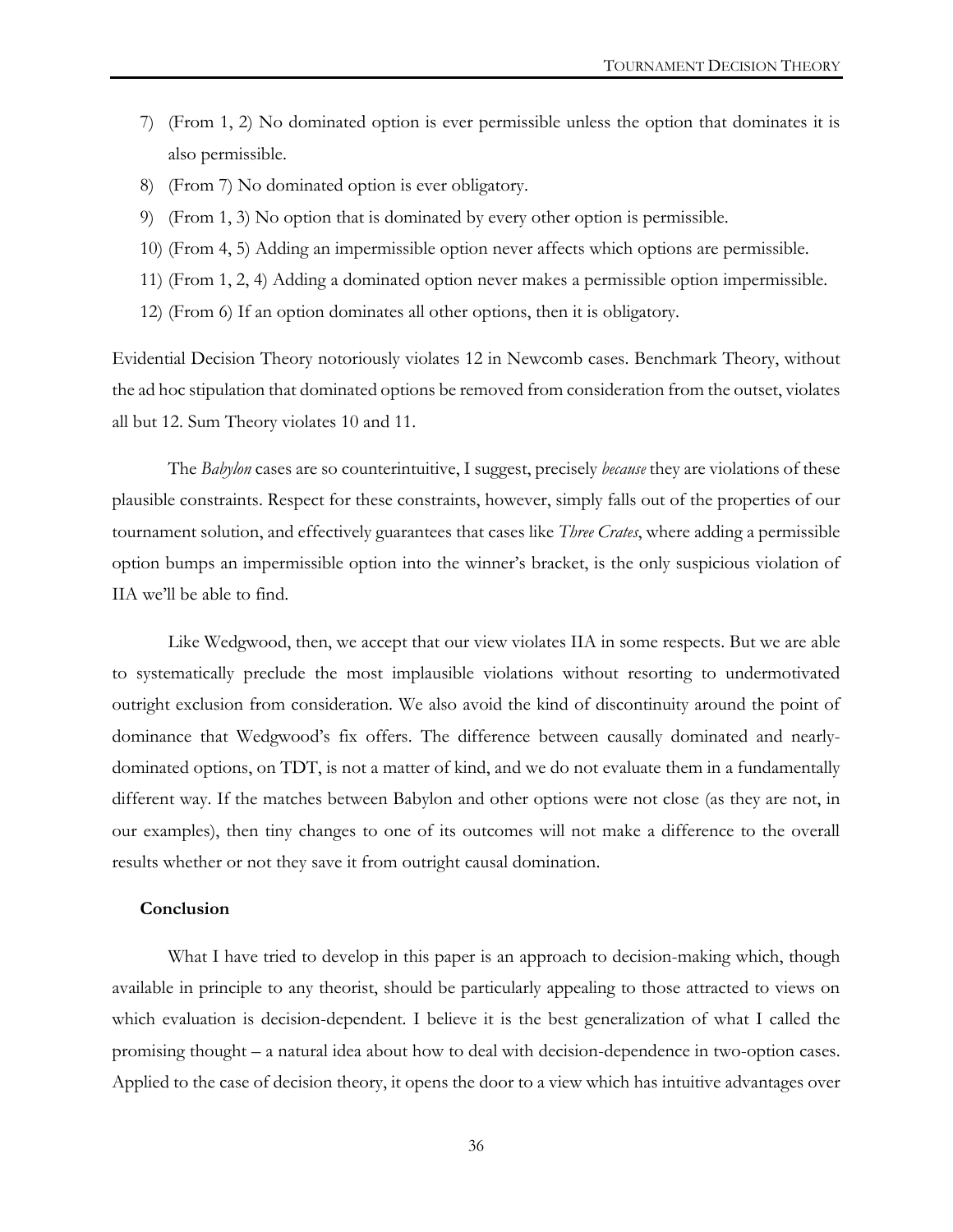standard causal views, and over existing attempts to reconcile the causalist's answer to Newcomb's Problem and the evidentialist's answer to cases like Asymmetric Death in Damascus. Moreover, it is not vulnerable to theoretical worries about the use of initial action-credences in deliberation.

Even if one is convinced for independent reasons that the evidentialist was right all along, or that the virtues of causal decision theory are sufficient to outweigh the counterexamples, there are many other views which are decision-dependent, and we can expect strong parallels between the problems they face. Cases with the structure of *Three Crates*, for instance, are presented by Hare & Hedden as an objection not just to causal decision theory, but to views about the moral importance of children and about the relevance of future desires. The tournament approach to resolving these problems offers new opportunities for these views as well – it may turn out that the most fruitful application of our framework is outside decision theory altogether.

Finally, it is easy to foresee a path forward for further development of this style of decision theory. We have shown how one specific tournament solution constraints the set of permissible options in ways that guarantee certain particularly worrying kinds of counterexamples cannot be constructed. But this should be seen as kind of proof of concept; there are many possible tournament solutions, with a range of different properties, and I have not argued that the top cycle is the best. Indeed, we should not assume that the best tournament solution in one domain is necessarily the best in all of them. Looking to the mathematics and social choice literature that already exists on tournament solutions can help us see the advantages and disadvantages of different variants of TDT and anticipate the shape of potential objections. Notably, while the tournament view is flexible, it is not unlimitedly so – as we mentioned, every plausible tournament solution is a subset of the top cycle. And counterexamples to the tournament approach to a domain could be found, if, for example, there are cases which share a defeat graph but about which our intuitions strongly differ. In the end, Tournament Decision Theory represents a significant departure from the standard way to look at deliberation, and it may not wind up the winner in all the fields in which it might compete. But I hope I've made the case that it deserves to be taken seriously as a contender.<sup>24</sup>

<sup>24</sup> I would like to thank the reading group at the National University of Singapore, two anonymous reviewers at Noûs, and especially Zach Barnett, Alexander Dietz, and Joe Horton for invaluable feedback on earlier drafts of this paper.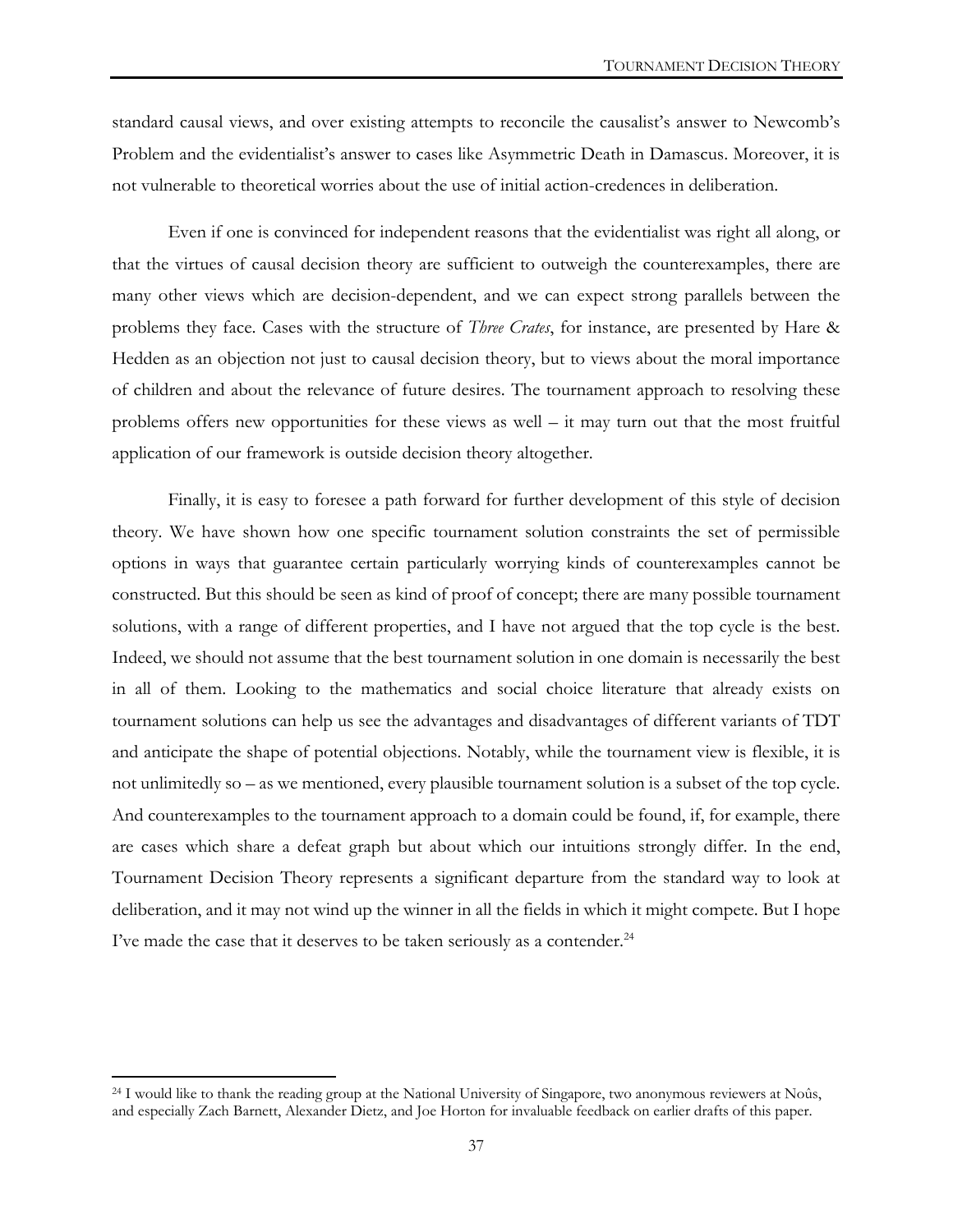### **Appendix: Proof of the Self-Esteem Theorem**

## **Proof of the Self-Esteem Theorem**

Let O(X) be the overall evaluation of X as a function of the decision-relative values  $V_Y(Z)$ . Let P(X, Y) be a function representing the relative overall evaluation of X and Y, such that  $P(X, Y)=1$  if  $O(X) > O(Y)$ , 0 if  $O(X) = O(Y)$ , and -1 if  $O(X) < O(Y)$ .

*IIA*:  $P(X, Y)$  is a function P' of  $V_X(X)$ ,  $V_Y(Y)$ ,  $V_X(Y)$ , and  $V_Y(X)$ .

## **Proof:**

Consider a problem with the following decision-relative value matrix:

|             | $V_{A}$ | $V_B$       | $V_{C}$      |
|-------------|---------|-------------|--------------|
| ${\bf A}$   | p       | $\mathbf q$ | $\mathbf{p}$ |
| $\bf{B}$    | r       | S           | t            |
| $\mathbf C$ | p       | u           | p            |

By IIA,  $P(A, C) = P'(p, p, p, p) = P(C, A)$ . It follows from the definition of P that, for any X and Y,  $P(X, Y) = -P(Y, X)$ . So,  $P(A, C) = -P(A, C)$ , which entails:

1)  $P(A, C) = 0$ 

By the definition of P, this means that  $O(A) = O(C)$ . Subtracting  $O(B)$  from both sides of the equality, we get:

2)  $O(A)$ - $O(B) = O(C)$ - $O(B)$ 

3)  $P(A, B) = P(C, B)$  [Follows from 2 and the definition of P]

4) P'(p, s, r, q) = P'(p, s, t, u) [Follows from 3 and the definition of P' in terms of P]

5) So, the Self-Esteem Theorem is true: P is a function of  $V_X(X)$  and  $V_Y(Y)$  alone.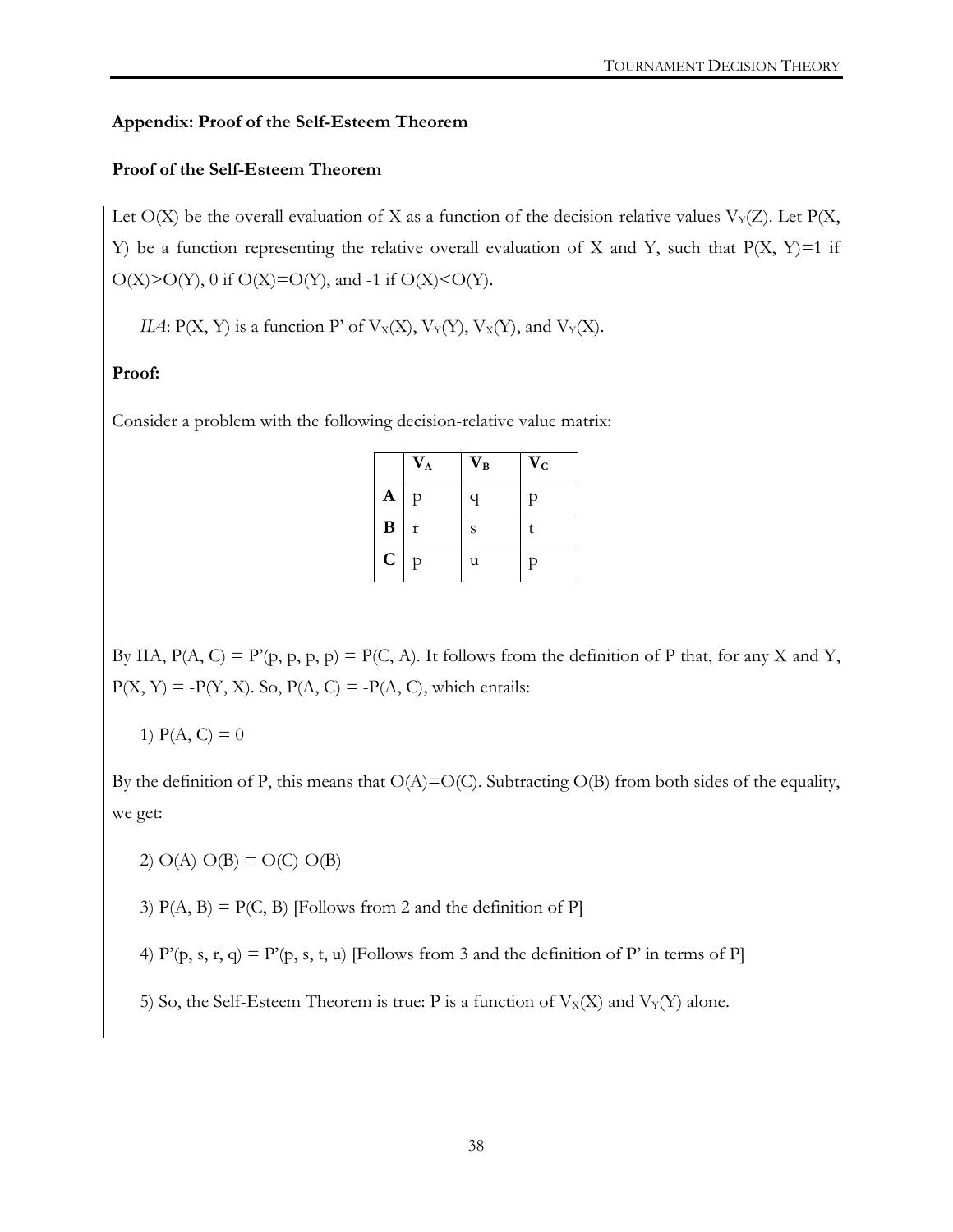## **References**

Ahmed, A. (2014). Dicing With Death. *Analysis*, 74, 587-592. Doi: doi.org/10.1093/analys/anu084

Arntzenius, F. (2008). No Regrets, or: Edith Piaf Revamps Decision Theory. *Erkenntnis*, 68, 277-297. Doi: 10.1145/1324249.1324251

Barnett, D.J. (ms.) Graded Ratifiability.

Bassett, R. (2015) A Critique of Benchmark Theory. *Synthese,* 192, 241-267. Doi: 10.1007/s11229- 014-0566-3

Brandt, F., Brill, M., & Harrenstein, P. (2014). Extending Tournament Solutions. *Proceedings of the Twenty-Eighth AAAI Conference on Artificial Intelligence*, 580-586. Doi: doi.org/10.1007/s00199-016- 1024-x

Briggs, R. (2010). Decision-Theoretic Paradoxes as Voting Paradoxes. *Philosophical Review,* 119, 1-30. Doi: doi.org/10.1215/00318108-2009-024

Bykvist, K (2006). Prudence for Changing Selves. *Utilitas,* 18, 264-283. Doi: doi.org/10.1017/S0953820806002032

Gibbard A. & Harper, W.L. (1976). Counterfactuals and Two Kinds of Expected Utility. In W.L. Harper, R. Stalnaker, and G.A. Pearce (Eds.), *Ifs* (pp. 153-190). Dordrecht: Reidel.

Egan, A. (2007). Some Counterexamples to Causal Decision Theory. *Philosophical Review* 116, 93-114. Doi: 10.1215/00318108-2006-023

Hajek, A. (2003). What Conditional Probability Could Not Be. *Synthese* 137, 273-323. Doi: doi.org/10.1023/B:SYNT.0000004904.91112.16

Hajek, A. (2016). Deliberation Welcomes Prediction. *Episteme* 13:507-528. Doi: doi.org/10.1017/epi.2016.27

Hare, C. & Hedden, B. (2016). Self-reinforcing and Self-frustrating Decisions. *Noûs* 50, 604-628. Doi: doi.org/10.1111/nous.12094

Joyce, J. (2002). Levi on Causal Decision Theory and the Possibility of Predicting One's Own Actions. *Philosophical Studies* 110 (1), 69 – 102. Doi: doi.org/10.1023/A:1019839429878

Joyce, J. (2012). Regret and Instability in Causal Decision Theory. *Synthese* 187, 123-145. Doi: doi.org/10.1007/s11229-011-0022-6

Kamm, F. (2007). *Intricate Ethics*. Oxford: Oxford University Press.

Laslier, J. (1997). *Tournament Solutions and Majority Voting*. Berlin: Springer-Verlag Berlin Heidelberg.